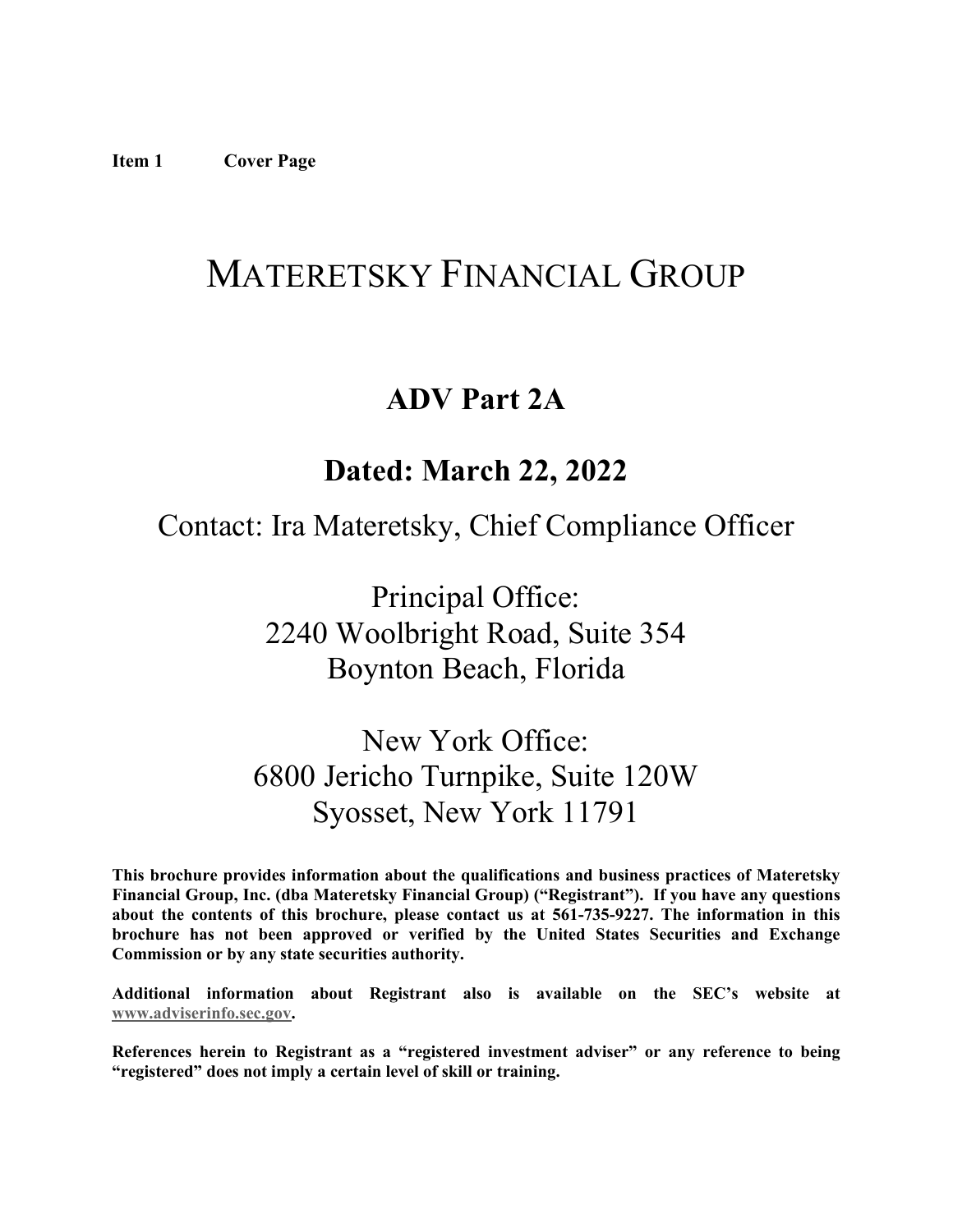# <span id="page-1-0"></span>**Item 2 Material Changes**

Since its Other-Than-Annual Amendment filing on August 25, 2021, there have been one material change to this Disclosure Brochure as follows:

• Item 4 – Added disclosure regarding the risks and conflicts of interests associated with borrowing against assets.

In addition to the above material changes, the Firm has made disclosure changes, enhancements and additions below at Items 4, 5, 7, 12 and 14.

**ANY QUESTIONS**: The Registrant's Chief Compliance Officer, Ira Materetsky, remains available to address any questions regarding the above or any other issue pertaining to this Brochure.

# <span id="page-1-1"></span>**Item 3 Table of Contents**

| Item 1    |                                                                                          |  |
|-----------|------------------------------------------------------------------------------------------|--|
| Item 2    |                                                                                          |  |
| Item 3    |                                                                                          |  |
| Item 4    |                                                                                          |  |
| Item 5    |                                                                                          |  |
| Item 6    |                                                                                          |  |
| Item 7    |                                                                                          |  |
| Item 8    |                                                                                          |  |
| Item 9    |                                                                                          |  |
| Item $10$ |                                                                                          |  |
| Item 11   | Code of Ethics, Participation or Interest in Client Transactions and Personal Trading 15 |  |
| Item 12   |                                                                                          |  |
| Item 13   |                                                                                          |  |
| Item 14   |                                                                                          |  |
| Item $15$ |                                                                                          |  |
| Item 16   |                                                                                          |  |
| Item 17   |                                                                                          |  |
| Item 18   |                                                                                          |  |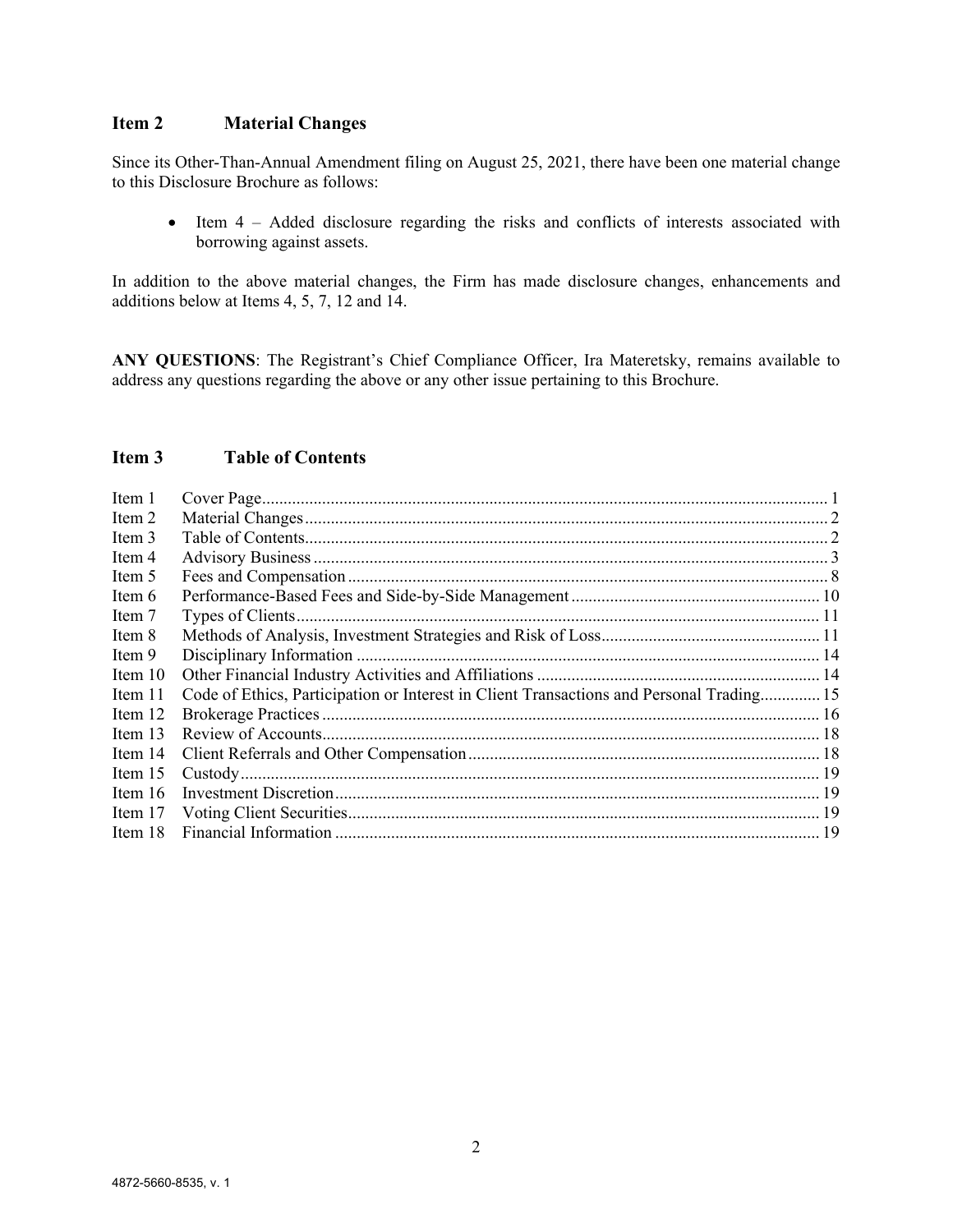#### <span id="page-2-0"></span>**Item 4 Advisory Business**

- A. Materetsky Financial Group, Inc. d/b/a Materetsky Financial Group (hereinafter referred to as "Registrant," "we," or "us") is a registered investment adviser based in Boynton Beach, Florida and Syosset, New York. We are organized as a corporation under the laws of the State of Florida. We have been providing investment advisory services since April 2018. We are owned by Howard Materetsky and Ira S. Materetsky.
- B. As discussed below, the Registrant only offers to its clients (individuals, high net worth individuals, retirement plans, and charitable organizations) investment advisory services on a non-discretionary wrap fee basis and, to the extent specifically requested by a client, financial planning and related consulting services. Registrant also provides retirement plan consulting services, for no additional fee, to qualified retirement plans and their participants.

#### **MATERETSKY FINANCIAL WRAP FEE PROGRAM**

The Registrant provides investment management services on a wrap fee basis in accordance with the Registrant's investment management wrap fee program (the "Program") The services offered under, and the corresponding terms and conditions pertaining to, the Program are discussed in the Wrap Fee Program Brochure a copy of which is presented to all prospective and existing Program participants in accordance with the disclosure requirements of Part 2A Appendix 1 of Form ADV.. Under the Program, the Registrant is able to offer participants non-discretionary investment management services, for a single specified annual Program fee, inclusive of trade execution (excluding markups and mark-downs), custody, reporting, and investment management fees. All prospective Program participants should read both the Registrant's Brochure and the Wrap Fee Program Brochure, and ask any corresponding questions that they may have, prior to participation in the Program.

Pershing, LLC ("Pershing") serves as the custodian for Program accounts (*see* disclosure at Item 12 below).

#### **FINANCIAL PLANNING AND CONSULTING SERVICES**

To the extent specifically requested by a client, the Registrant generally provides financial planning and/or consulting services (including investment and non-investment related matters, including, e.g., estate planning, insurance planning, etc.) inclusive of the Program fee. Registrant believes that it is important for the client to address financial planning issues on an ongoing basis. Registrant's advisory fee, as set forth at Item 5 below, will remain the same regardless of whether or not the client determines to address financial planning issues with Registrant. Registrant believes that it is important for the client to address financial planning issues on an ongoing basis. Registrant's Program fee, as set forth at Item 5 below, will remain the same whether or not the client determines to address financial planning issues with Registrant. **Please Note**: The Registrant **does not** serve as an attorney or accountant, and no portion of our services should be construed as legal or accounting services. Accordingly, we **do not** prepare estate planning documents or tax returns. If requested by the client, Registrant may recommend the services of other professionals for implementation purposes, including the services of the Registrant's representatives, in their individual capacities, as registered representatives of Private Client Services ("*PCS*") or as licensed insurance agents. (*See* disclosure below at Item 5 and 10C, including corresponding *conflict of interest*). The client is under no obligation to engage the services of any such recommended professional. The client retains absolute discretion over all such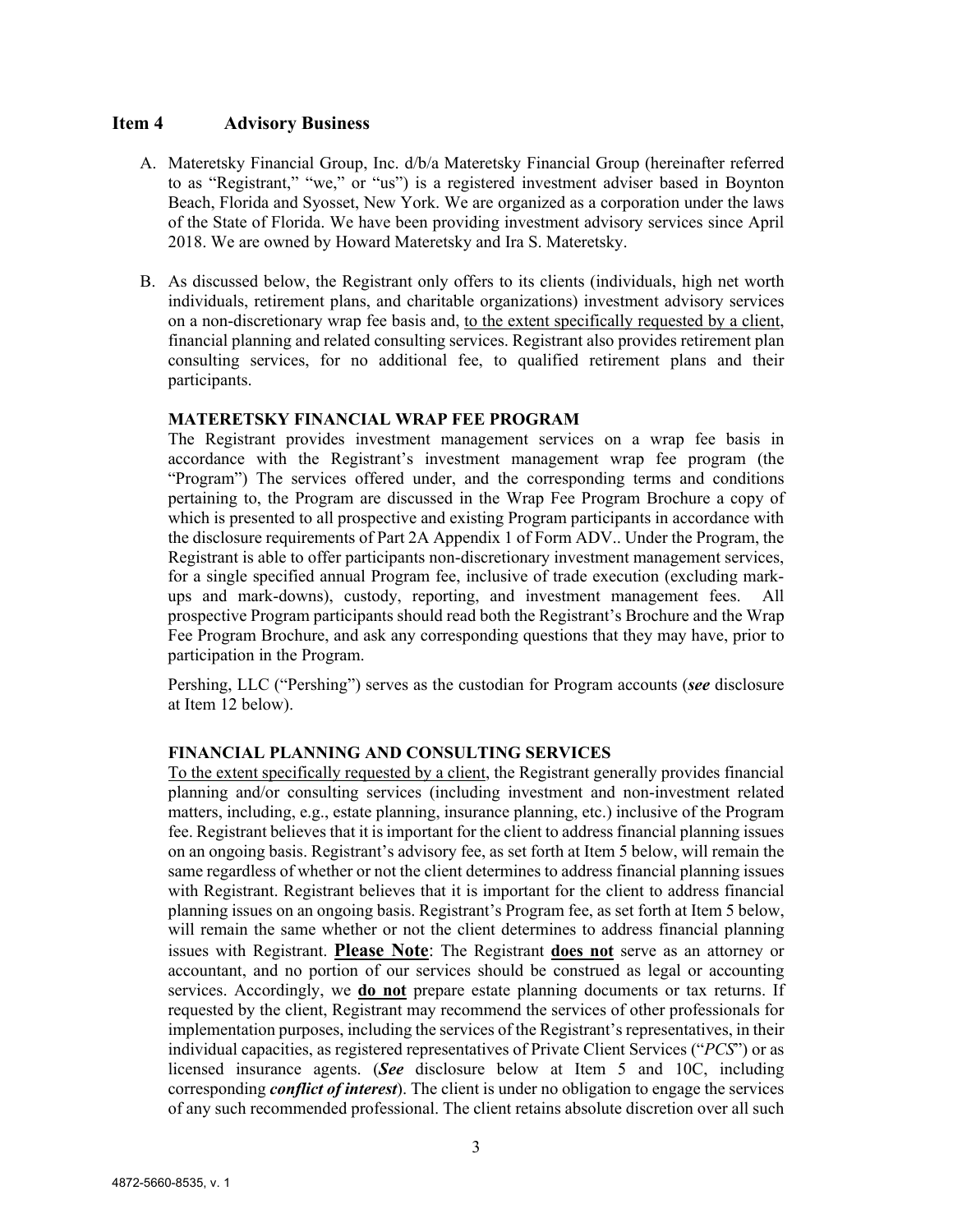implementation decisions and is free to accept or reject any recommendation from the Registrant. Moreover, it remains the client's responsibility to promptly notify the Registrant if there is ever any change in the client's financial situation or investment objectives for the purpose of reviewing/evaluating/revising Registrant's previous recommendations and/or services. **Please Note:** If the client engages any professional, recommended or otherwise, and a dispute arises thereafter relative to such engagement, the client agrees to seek recourse exclusively from the engaged professional. At all times, the engaged licensed professional(s), and not Registrant, shall be responsible for the quality and competency of the services provided.

# **RETIREMENT PLAN CONSULTING**

#### **1. Participant Directed Retirement Plans.**

Registrant may also provide investment advisory and consulting services to participant directed retirement plans pursuant to the terms and conditions of a Retirement Plan Services Agreement between Registrant and the Plan which will include any compensation to be paid to the Registrant. For such engagements, Registrant shall assist the Plan sponsor with the selection of an investment platform from which Plan participants shall make their respective investment choices (which may include investment strategies devised and managed by Registrant), and, to the extent engaged to do so, may also provide corresponding education to assist the participants with their decision making process. Personalized investment advice will not be provided to Plan participants regarding their plan assets.

#### **2. Client Retirement Plan Assets.**

If requested to do so, Registrant shall provide investment advisory services relative to 401(k) plan assets maintained by the client in conjunction with the retirement plan established by the client's employer. In such event, Registrant shall allocate (or recommend that the client allocate) the retirement account assets among the investment options available on the  $401(k)$  platform. Registrant's ability shall be limited to the allocation of the assets among the investment alternatives available through the plan. Registrant will not receive any communications from the plan sponsor or custodian, and it shall remain the client's exclusive obligation to notify Registrant of any changes in investment alternatives, restrictions, etc. pertaining to the retirement account. Unless expressly indicated by the Registrant to the contrary, in writing, the client's 401(k) plan assets shall be included as assets under management for purposes of Registrant calculating its advisory fee..

#### **MISCELLANEOUS**

**Non-Investment Consulting/Implementation Services**. To the extent requested by the client, the Registrant may provide consulting services regarding non-investment related matters, such as estate planning, tax planning, insurance, etc. Neither the Registrant, nor any of its representatives, serves as an attorney or accountant, and no portion of the Registrant's services should be construed as same. Accordingly, Registrant **does not** prepare estate planning documents or tax returns. To the extent requested by a client, the Registrant may recommend the services of other professionals for certain non-investment implementation purposes (i.e. attorneys, accountants, insurance agents, etc.), including representatives of the Registrant in their separate registered and/or licensed capacities as discussed below at Items 5 and 10 below, including corresponding *conflicts of interest*. The client is under no obligation to engage the services of any such recommended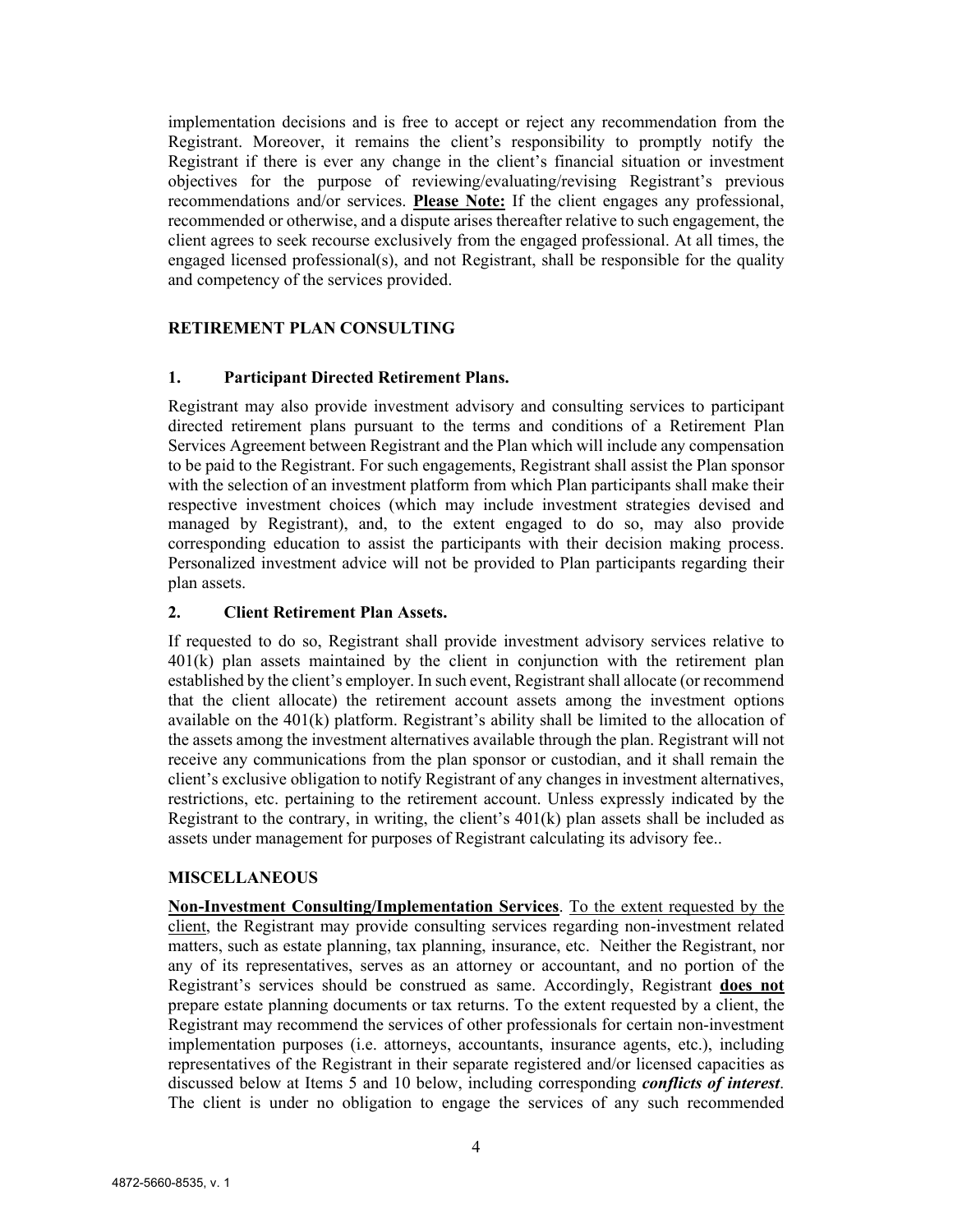professional. The client retains absolute discretion over all such implementation decisions and is free to accept or reject any recommendation from the Registrant. **Please Note:** If the client engages any professional, recommended or otherwise, and a dispute arises thereafter relative to such engagement, the client agrees to seek recourse exclusively from the engaged professional. At all times, the engaged licensed professional(s), and not Registrant, shall be responsible for the quality and competency of the services provided. **Please Also Note:** It remains the client's responsibility to promptly notify the Registrant if there is ever any change in his/her/its financial situation or investment objectives for the purpose of reviewing/evaluating/revising Registrant's previous recommendations and/or services.

**Non-Discretionary Service Limitations**. Clients that determine to engage Registrant on a non-discretionary investment advisory basis must be willing to accept that Registrant cannot effect any account transactions without obtaining prior consent to such transaction(s) from the client. Thus, in the event that Registrant would like to make a transaction for a client's account (including in the event of an individual holding or general market correction), and the client is unavailable, the Registrant will be unable to effect the account transaction(s) without first obtaining the client's consent.

**Retirement Plan Rollovers – No Obligation / Conflict of Interest**. A client or prospective client leaving an employer typically has four options regarding an existing retirement plan (and may engage in a combination of these options): (i) leave the money in the former employer's plan, if permitted, (ii) roll over the assets to the new employer's plan, if one is available and rollovers are permitted, (iii) roll over to an Individual Retirement Account ("IRA"), or (iv) cash out the account value (which could, depending upon the client's age, result in adverse tax consequences). If Registrant recommends that a client roll over their retirement plan assets into an account to be managed by Registrant, such a recommendation creates a **conflict of interest** if Registrant will earn a new (or increase its current) advisory fee as a result of the rollover. Whether Registrant provides a recommendation as to whether a client should engage in a rollover or not, Registrant is acting as a fiduciary within the meaning of Title I of the Employee Retirement Income Security Act and/or the Internal Revenue Code, as applicable, which are laws governing retirement accounts. No client is under any obligation to roll over retirement plan assets to an account managed by the Registrant. **The Registrant's Chief Compliance Officer, Ira Materetsky, remains available to address any questions that a client or prospective client may have regarding retirement plan rollovers**.

**Please Note – Use of Mutual Funds and Exchange Traded Funds**: While Registrant may allocate investment assets to mutual funds and exchange traded funds ("ETFs") that are not available directly to the public, Registrant may also allocate investment assets to publicly-available mutual funds and ETFs that the client could purchase without engaging Registrant as an investment adviser. However, if a client or prospective client determines to purchase publicly-available mutual funds or ETFs without engaging Registrant as an investment adviser, the client or prospective client would not receive the benefit of our initial and ongoing investment advisory services with respect to management of the asset. **Separate Fees**: All mutual funds (and exchange traded funds) impose fees at the fund level (e.g. management fees and other fund expenses). All fund fees are separate from, and in addition to, Registrant's wealth management fee as described at Item 5 below. **Registrant's Chief Compliance Officer, Ira Materetsky, remains available to address any questions that a client or prospective client may have regarding the above.**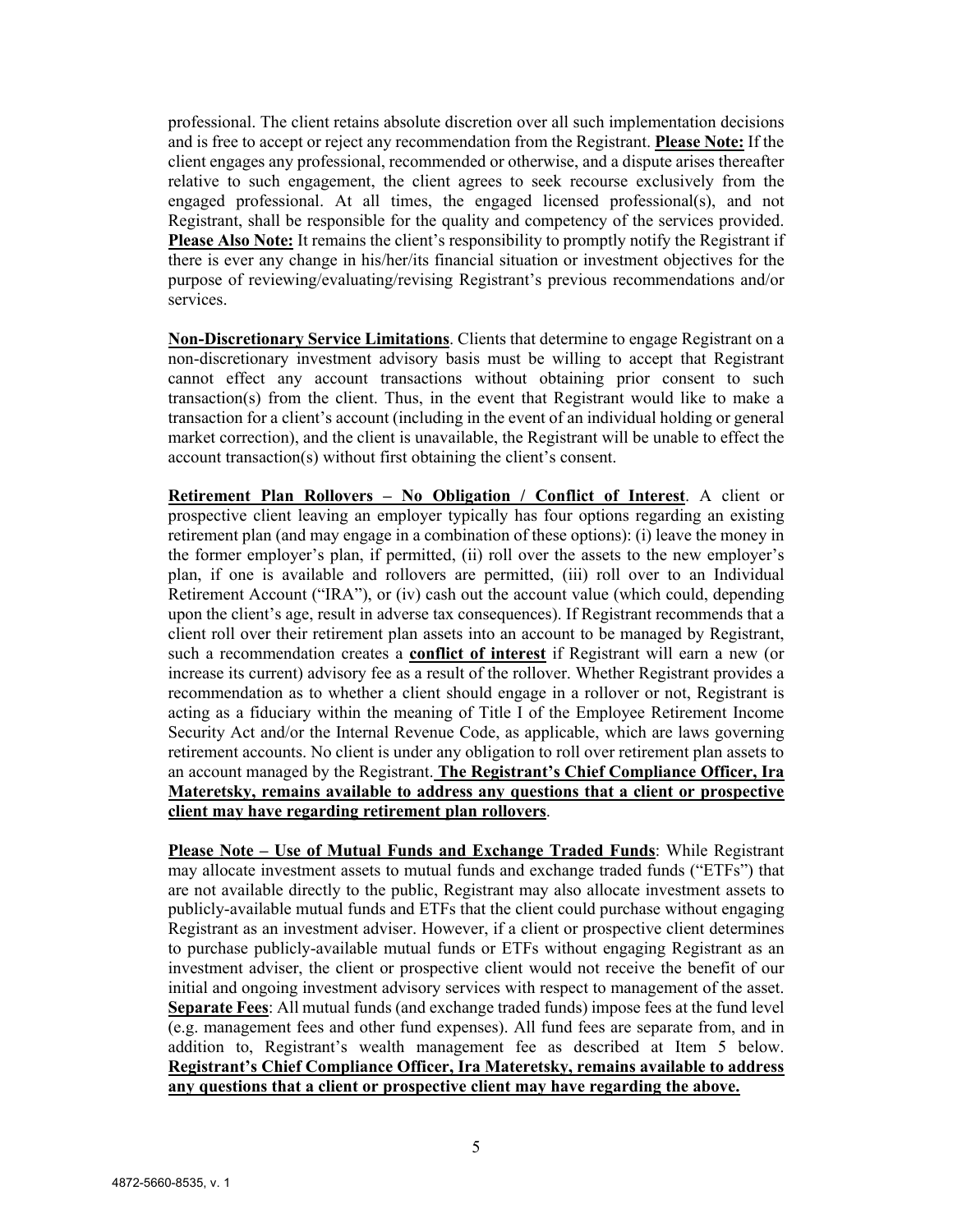**Cash Positions**. Registrant treats cash as an asset class. As such, all cash positions (money markets, etc.) shall be included as part of assets under management for purposes of calculating the Registrant's advisory fee. At any specific point in time, depending upon perceived or anticipated market conditions/events (there being **no guarantee** that such anticipated market conditions/events will occur), the Registrant may maintain cash positions for defensive purposes. In addition, while assets are maintained in cash, such amounts could miss market advances. Depending upon current yields, at any point in time, Registrant's advisory fee could exceed the interest paid by the client's money market fund. **ANY QUESTIONS**: **The Registrant's Chief Compliance Officer, Ira Materetsky, remains available to address any questions that a client or prospective may have regarding the above fee billing practice.**

**Portfolio Trading Activity**. Registrant has a fiduciary duty to provide services consistent with the client's best interest. As part of its investment advisory services, Registrant will review client portfolios on an ongoing basis to determine if any changes are necessary based upon various factors, including, but not limited to, investment performance, market conditions, mutual fund manager tenure, style drift, account additions/withdrawals, and/or a change in the client's investment objective. Based upon these factors, there may be extended periods of time when Registrant determines that changes to a client's portfolio are neither necessary nor prudent. Of course, as indicated below, there can be no assurance that investment decisions made by Registrant will be profitable or equal any specific performance level(s). Clients nonetheless remain subject to the fees described in Item 5 below during periods of account inactivity.

**Borrowing Against Assets/Risks**. A client who has a need to borrow money could determine to do so by using:

- **Margin**-The account custodian or broker-dealer lends money to the client. The custodian charges the client interest for the right to borrow money, and uses the assets in the client's brokerage account as collateral or
- **Pledged Assets Loan** In consideration for a lender (i.e., a bank, etc.) to make a loan to the client, the client pledges its investment assets held at the account custodian as collateral.

These above-described collateralized loans are generally utilized because they typically provide more favorable interest rates than standard commercial loans. These types of collateralized loans can assist with a pending home purchase, permit the retirement of more expensive debt, or enable borrowing in lieu of liquidating existing account positions and incurring capital gains taxes. However, such loans are not without potential material risk to the client's investment assets. The lender (i.e. custodian, bank, etc.) will have recourse against the client's investment assets in the event of loan default or if the assets fall below a certain level. For this reason, Registrant does not recommend such borrowing unless it is for specific short-term purposes (i.e. a bridge loan to purchase a new residence). Registrant does not recommend such borrowing for investment purposes (i.e. to invest borrowed funds in the market). Regardless, if the client was to determine to utilize margin or a pledged assets loan, the following economic benefits would inure to Registrant:

• by taking the loan rather than liquidating assets in the client's account, Registrant continues to earn a fee on such Account assets;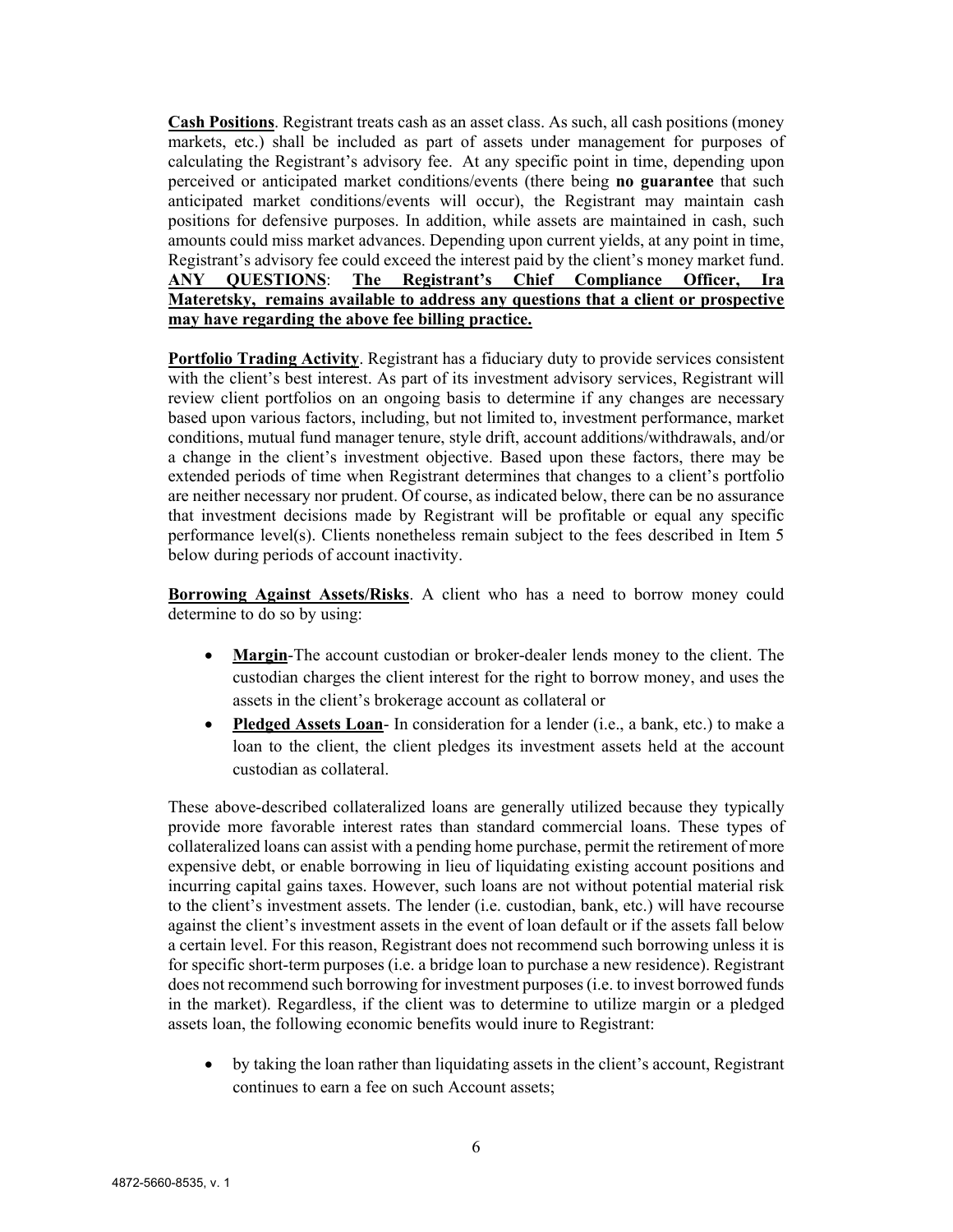- if the client invests any portion of the loan proceeds in an account to be managed by Registrant, Registrant will receive an advisory fee on the invested amount; and,
- if Registrant's advisory fee is based upon the higher margined account value (*see* margin disclosure at Item 5 below), Registrant will earn a correspondingly higher advisory fee. This could provide Registrant with a disincentive to encourage the client to discontinue the use of margin.

Please Note: The Client must accept the above risks and potential corresponding consequences associated with the use of margin or a pledged assets loans.

**Client Obligations**. In performing its services, Registrant shall not be required to verify any information received from the client or from the client's other professionals and is expressly authorized to rely thereon. Moreover, each client is advised that it remains his/her/its responsibility to promptly notify the Registrant if there is ever any change in his/her/its financial situation or investment objectives for the purpose of reviewing/evaluating/revising Registrant's previous recommendations and/or services.

**Please Note: Investment Risk**. Different types of investments involve varying degrees of risk, and it should not be assumed that future performance of any specific investment or investment strategy (including the investments and/or investment strategies recommended or undertaken by Registrant) will be profitable or equal any specific performance level(s).

**Disclosure Statement:** A copy of the Registrant's written Privacy Notice, Disclosure Brochure as set forth on ADV Part 2A ADV Part 2B, and Form CRS ("Client Relationship Summary") shall be provided to each client prior to, or contemporaneously with, the execution of the *Investment Advisory Agreement* and/or *Retirement Planning and Consulting Agreement*.

- C. The Registrant shall provide investment advisory services specific to the needs of each client. Prior to providing investment advisory services, an investment adviser representative will ascertain each client's investment objective(s). Thereafter, the Registrant shall allocate and/or recommend that the client allocate investment assets consistent with the designated investment objective(s). The client may, at any time, impose reasonable restrictions, in writing, on the Registrant's services.
- D. The Registrant only offers its investment advisory services on a wrap fee basis. When managing a client's account on a wrap fee basis, the Registrant shall receive as payment for its investment advisory services, the balance of the wrap fee after all other costs incorporated into the wrap fee have been deducted.

**Wrap Program-Conflict of Interest.** Registrant provides services on a wrap fee basis as a wrap program sponsor. Under Registrant's wrap program, the client generally receives investment advisory services, the execution of securities brokerage transactions, custody and reporting services for a single specified fee. Participation in a wrap program may cost the client **more** or less than purchasing such services separately. The terms and conditions of the wrap program engagement are more fully discussed in Registrant's Wrap Fee Program Brochure. **Conflict of Interest:** Because wrap program transaction fees and/or commissions are being paid by Registrant to the account custodian/broker-dealer, Registrant has an economic incentive to minimize the number of trades in the client's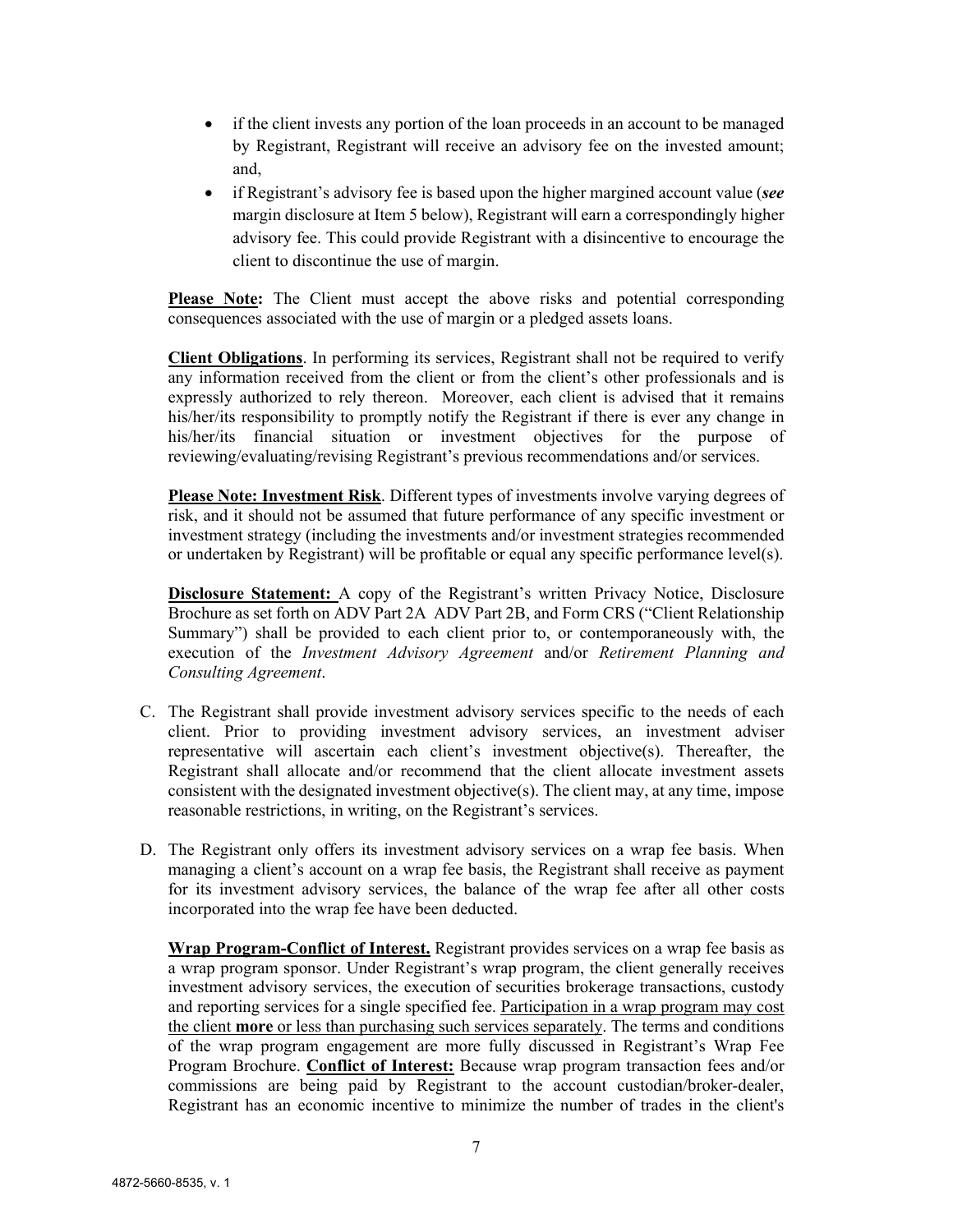account. *See* separate Wrap Fee Program Brochure. **ANY QUESTIONS***:* Registrant's Chief Compliance Officer, Ira Materetsky, remains available to address any questions that a client or prospective client may have regarding a wrap fee arrangement and the corresponding conflict of interest a wrap fee arrangement creates.

E. As of December 31, 2021, the Registrant had approximately \$468,335,979 in assets under management on a non-discretionary basis.

#### <span id="page-7-0"></span>**Item 5 Fees and Compensation**

A. The client can determine to engage the Registrant to provide non-discretionary investment advisory services on a wrap-*fee* basis.

#### **INVESTMENT ADVISORY SERVICES**

Registrant's negotiable annual investment advisory fee shall generally be based upon a percentage (%) of the market value and type of assets placed under Registrant's management and/or advisement, between 0.45% and 1.40%. Fees shall vary depending upon various objective and subjective factors, including but not limited to: the amount of assets to be managed; personal and familial relationships; account composition; the scope and complexity of the engagement; the anticipated number of meetings and servicing needs; related accounts; future earning capacity; anticipated future additional assets; the professional(s) rendering the service(s); courtesy accounts, negotiations with the client; prior fee schedules; and competition. **Please Note**: As a result of these factors, similarly situated clients could pay different fees, and the services to be provided by the Registrant to any particular client could be available from other advisers at lower fees. **Please Also Note: Conflict of Interest** The Registrant's representative shall receive a portion of the advisory fee charged to the client. As a result, a material conflict of interest arises because the representative has an incentive to seek a higher investment advisory fee to potentially increase the representative's compensation **ANY QUESTIONS**: Registrant's Chief Compliance Officer, Ira Materetsky, remains available to address any questions that a client or prospective client may have regarding the above fee disparity, impact on account performance, and conflict of interest.

Registrant's annual investment advisory fee shall include investment advisory services, and, to the extent specifically requested by the client, financial planning and consulting services. In the event that the client requires extraordinary planning and/or consultation services (to be determined in the sole discretion of the Registrant), the Registrant may determine to charge for such additional services, the dollar amount of which shall be set forth in a separate written notice to the client. **Please Note**: The Registrant **does not** serve as an attorney or accountant, and no portion of our financial planning or consulting services should be construed as legal or accounting services. Accordingly, we **do not** prepare estate planning documents or tax returns. **Please Further Note**. Registrant believes that it is important for the client to address financial planning issues on an ongoing basis. Registrant's advisory fee will remain the same regardless of whether or not the client determines to address financial planning issues with the Registrant.

**Fee Dispersion**. Registrant, in its discretion, may charge a lesser investment advisory fee, charge a flat fee, waive its fee entirely, or charge fee on a different interval, based upon certain criteria (i.e. anticipated future earning capacity, anticipated future additional assets, dollar amount of assets to be managed, related accounts, account composition, complexity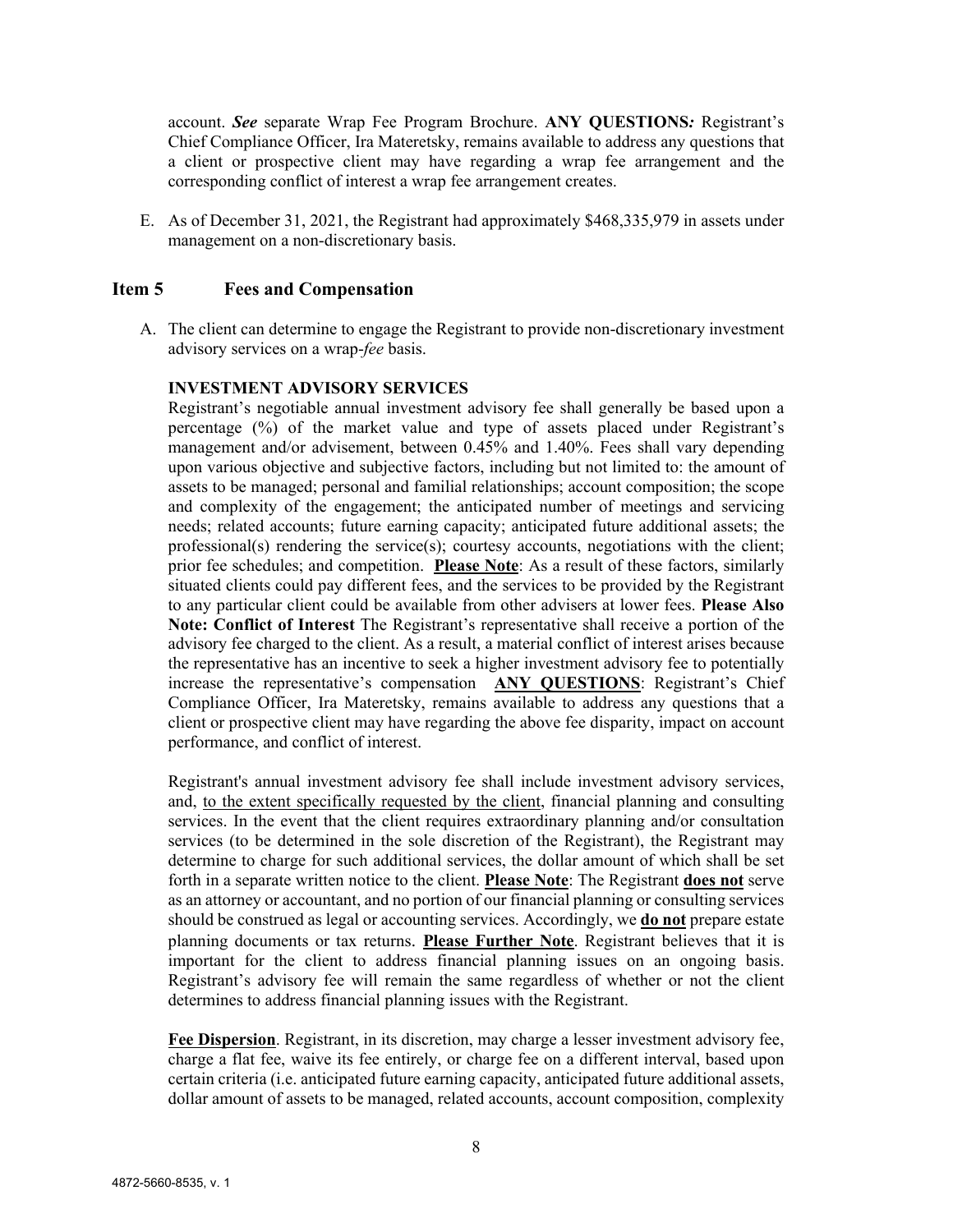of the engagement, anticipated services to be rendered, grandfathered fee schedules, employees and family members, courtesy accounts, competition, negotiations with client, etc.). **Please Note**: As result of the above, similarly situated clients could pay different fees. In addition, similar advisory services may be available from other investment advisers for similar or lower fees. **ANY QUESTIONS**: Registrant's Chief Compliance Officer, Ira Materetsky, remains available to address any questions that a client or prospective client may have regarding advisory fees.

#### **RETIREMENT PLAN CONSULTING**

The terms and conditions of the Registrant's retirement plan consulting services, including the applicable fee, shall be set forth in a Retirement Plan Consulting Agreement between the Registrant and the plan sponsor. Clients can engage Registrant to provide Retirement Plan Consulting services for a fixed fee or a fee based on a percentage of plan assets, which fees may be negotiable and may vary depending upon the level and scope of the service(s) required and the professional(s) rendering the service, and will generally range from  $0.40\%$ to 1.00% of plan assets.

**Margin Accounts: Risks/Conflict of Interest.** Registrant **does not** recommend the use of margin for investment purposes. A *margin account* is a brokerage *account* that allows investors to borrow money to buy securities and/or for other non-investment borrowing purposes. The broker/custodian charges the investor interest for the right to borrow money and uses the securities as collateral. By using borrowed funds, the customer is employing leverage that will magnify both account gains and losses. Should a client determine to use margin, Registrant will include the entire market value of the margined assets when computing its advisory fee. Accordingly, Registrant's fee shall be based upon a higher margined account value, resulting in Registrant earning a correspondingly higher advisory fee. As a result, the potential of conflict of interest arises since Registrant may have an economic disincentive to recommend that the client terminate the use of margin. **Please Note**: The use of margin can cause significant adverse financial consequences in the event of a market correction. **ANY QUESTIONS**: **Our Chief Compliance Officer, Ira Materetsky**, **remains available to address any questions that a client or prospective client may have regarding the use of margin.**

- B. Both Registrant's *Investment Advisory Agreement* and the custodial clearing agreement will generally authorize the custodian to debit the account for the amount of the Registrant's investment advisory fee and to directly remit that management fee to the Registrant in compliance with regulatory procedures. In the limited event that the Registrant bills the client directly, payment is due upon receipt of the Registrant's invoice. Registrant's annual investment advisory fee shall be prorated and paid quarterly, in advance, based upon the market value (market value or fair market value in the absence of market value) of the assets on the last business day of the previous quarter.
- C. As discussed below, unless the client directs otherwise or an individual client's circumstances require, the Registrant shall generally recommend that *Pershing* serve as the broker-dealer/custodian for client investment management assets. In addition to Registrant's investment management fee, brokerage commissions and/or transaction fees (unless the client engages the Registrant on a wrap fee basis, in which event, the commissions and transactions fees are included in the Registrant's wrap fee), the client will also incur, relative to all mutual fund and exchange traded fund purchases, charges imposed at the fund level (e.g. management fees and other fund expenses). The fees charged by the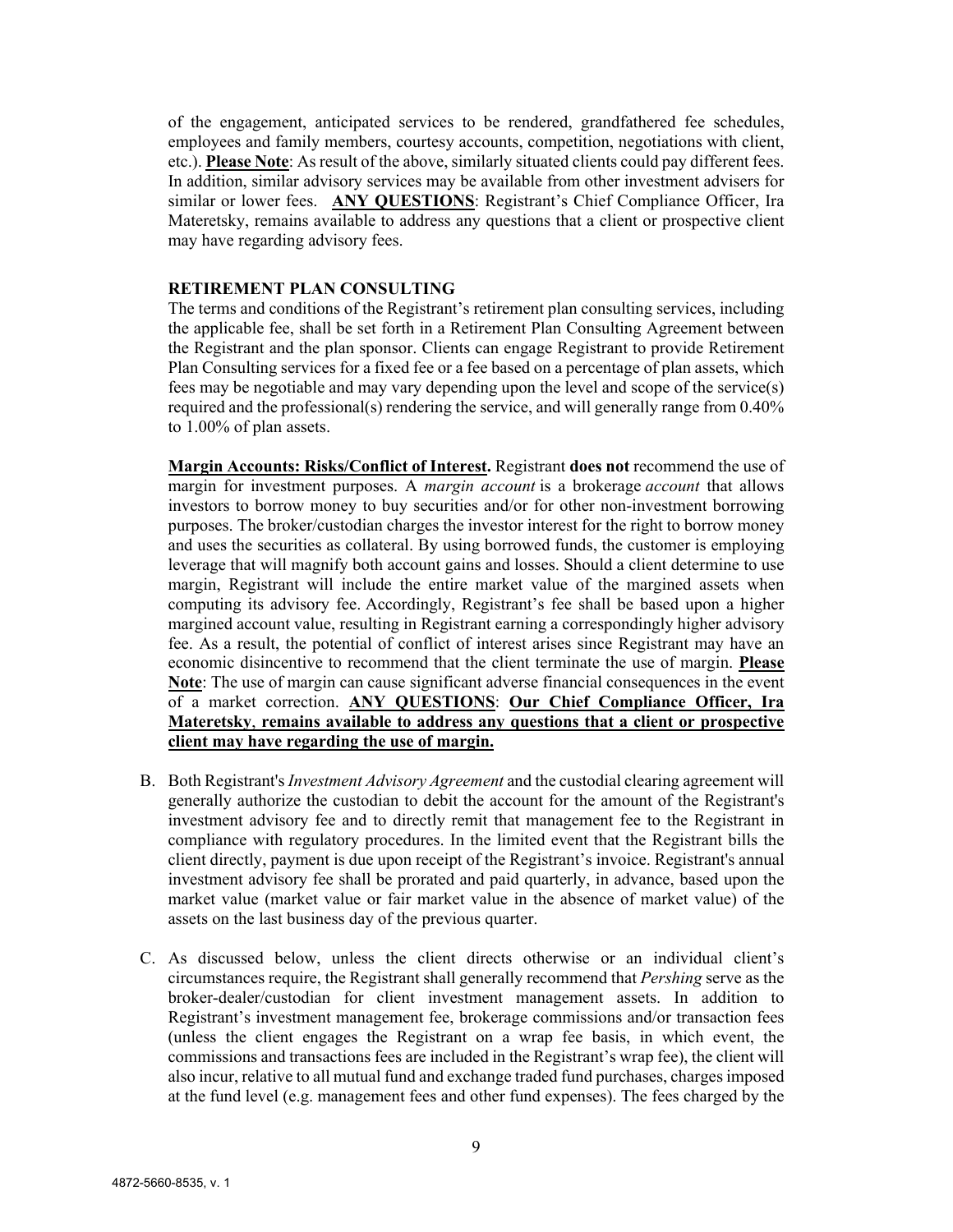applicable broker-dealer/custodian, and the charges imposed at the fund level, are in addition to Adviser's investment advisory fees referenced in this Item 5.

- D. Registrant's annual investment advisory fee shall be prorated and paid quarterly, in advance, based upon the market value of the assets (market value or fair market value in the absence of market value) on the last business day of the previous quarter. The *Investment Advisory Agreement* between the Registrant and the client will continue in effect until terminated by either party by written notice in accordance with the terms of the *Investment Advisory Agreement*. Upon termination, the Registrant shall refund the prorated portion of the advanced advisory fee paid based upon the number of days remaining in the billing month.
- E. **Commission Transactions.** In the event that the client desires, the client can engage certain of the Registrant's representatives, in their separate individual capacities as registered representatives of *PCS*, a FINRA member broker-dealer, to implement investment recommendations on a commission basis. In the event the client chooses to purchase investment products through *PCS*, *PCS* will charge brokerage commissions to effect securities transactions, a portion of which commissions *PCS* shall pay to Registrant's representatives, as applicable in their separate individual capacities as registered representatives of *PCS*. The brokerage commissions charged by *PCS* may be higher or lower than those charged by other broker-dealers. In addition, *PCS*, as well as Registrant's representatives can receive ongoing 12b-1 trailing commission with respect to any commission products sold.
	- 1. **Conflict of Interest**: The recommendation that a client purchase a commission product from *PCS* presents a *conflict of interest*, as the receipt of commissions and/or other forms of compensation, such as 12b-1 trailing commissions, may provide an incentive to recommend investment products based on compensation to be received, rather than on a particular client's need. No client is under any obligation to purchase any commission products from Registrant's representatives or *PCS*. **The Registrant's Chief Compliance Officer, Ira Materetsky, remains available to address any questions that a client or prospective may have regarding the above conflict of interest**.
	- 2. **Please Note:** Clients may purchase investment products recommended by Registrant through other, non-affiliated broker dealers or agents.
	- 3. The Registrant does not receive more than 50% of its revenue from advisory clients as a result of commissions or other compensation for the sale of investment products the Registrant recommends to its clients.
	- 4. When Registrant's representatives sell an investment product on a commission basis, the Registrant does not charge an advisory fee in addition to the commissions paid by the client for such product. When providing services on an advisory fee basis, the Registrant's representatives do not also receive commission compensation or 12b-1 fees for such advisory services. **However**, a client may engage the Registrant to provide investment management services on an advisory fee basis and separate from such advisory services purchase an investment product from Registrant's representatives on a separate commission basis.

### <span id="page-9-0"></span>**Item 6 Performance-Based Fees and Side-by-Side Management**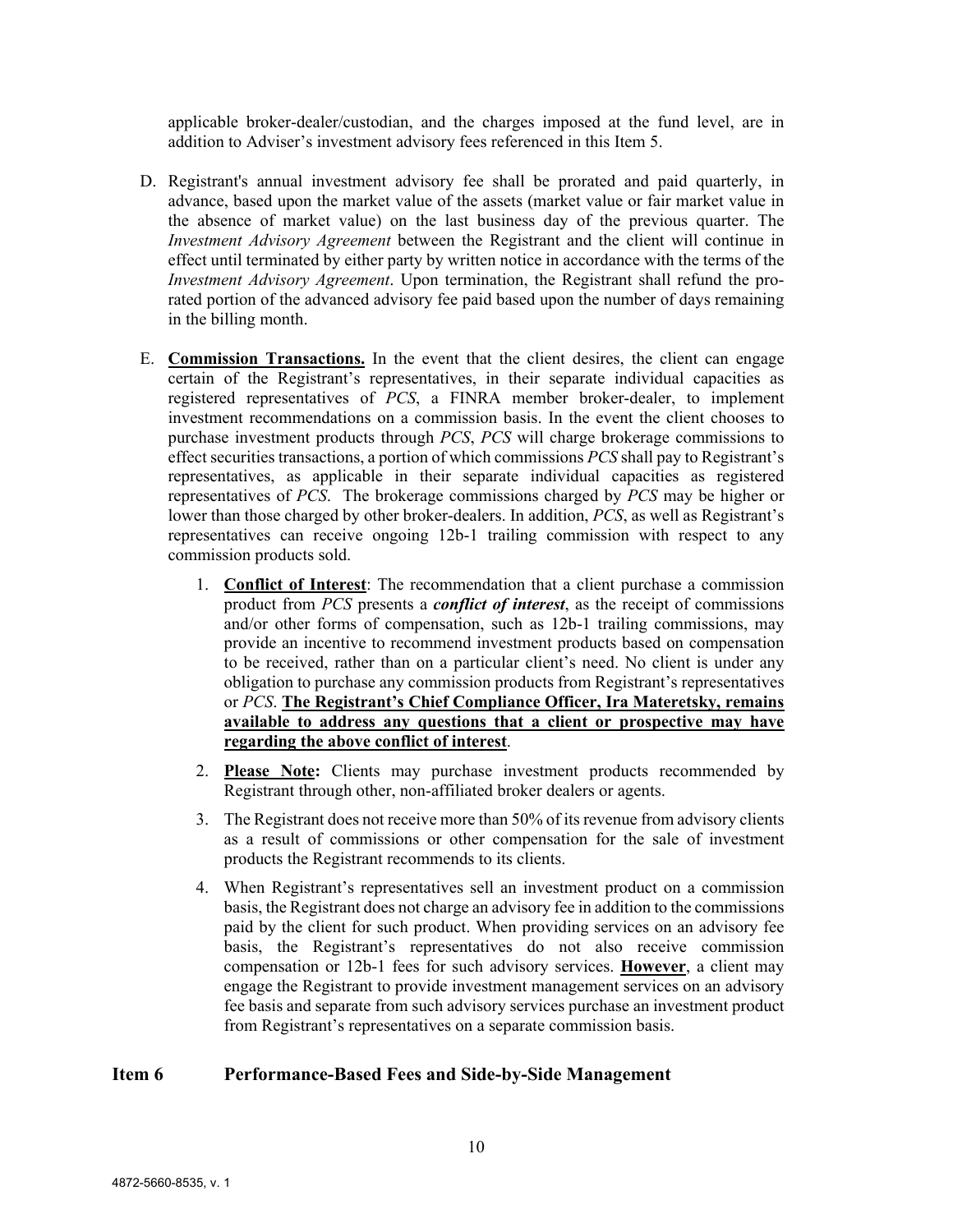Registrant is not a party to any performance or incentive-related compensation arrangements with its clients.

## <span id="page-10-0"></span>**Item 7 Types of Clients**

The Registrant's clients shall generally include individuals, high net worth individuals, retirement plans, and charitable organizations. In general, Registrant requires a minimum of \$250,000 to open and maintain an advisory account. At Registrant's discretion, we may waive this minimum account size. For example, we may waive the minimum if you appear to have significant potential for increasing your assets under our management. We may also combine account values for you and your minor children, joint accounts with your spouse, and other types of related accounts to meet the stated minimum. Registrant does not require a minimum fee for its investment management services. Additionally, Registrant, in its discretion, may charge a lesser investment advisory fee, charge a flat fee, waive its fee entirely, or charge fee on a different interval, based upon certain criteria (i.e. anticipated future earning capacity, anticipated future additional assets, dollar amount of assets to be managed, related accounts, account composition, complexity of the engagement, anticipated services to be rendered, grandfathered fee schedules, employees and family members, courtesy accounts, competition, negotiations with client, etc.). **Please Note**: As result of the above, similarly situated clients could pay different fees. In addition, similar advisory services may be available from other investment advisers for similar or lower fees. **ANY QUESTIONS**: Registrant's Chief Compliance Officer, Ira Materetsky, remains available to address any questions that a client or prospective client may have regarding advisory fees.

# <span id="page-10-1"></span>**Item 8 Methods of Analysis, Investment Strategies and Risk of Loss**

A. The Registrant may utilize the following methods of security analysis:

- Charting (analysis performed using patterns to identify current trends and trend reversals to forecast the direction of prices)
- Fundamental (analysis performed on historical and present data, with the goal of making financial forecasts)
- Technical (analysis performed on historical and present data, focusing on price and trade volume, to forecast the direction of prices)

The Registrant may utilize the following investment strategies when implementing investment advice given to clients:

- Long Term Purchases (securities held at least a year)
- Short Term Purchases (securities sold within a year)
- Trading (securities sold within thirty (30) days)

**Please Note: Investment Risk**. Investing in securities involves risk of loss that clients should be prepared to bear, including the complete loss of principal investment. Past performance may not be indicative of future results. Different types of investments involve varying degrees of risk, and it should not be assumed that future performance of any specific investment or investment strategy (including the investments and/or investment strategies recommended or undertaken by the Registrant) will be profitable or equal any specific performance level(s). Investment strategies such as asset allocation, diversification, or rebalancing do not assure or guarantee better performance and cannot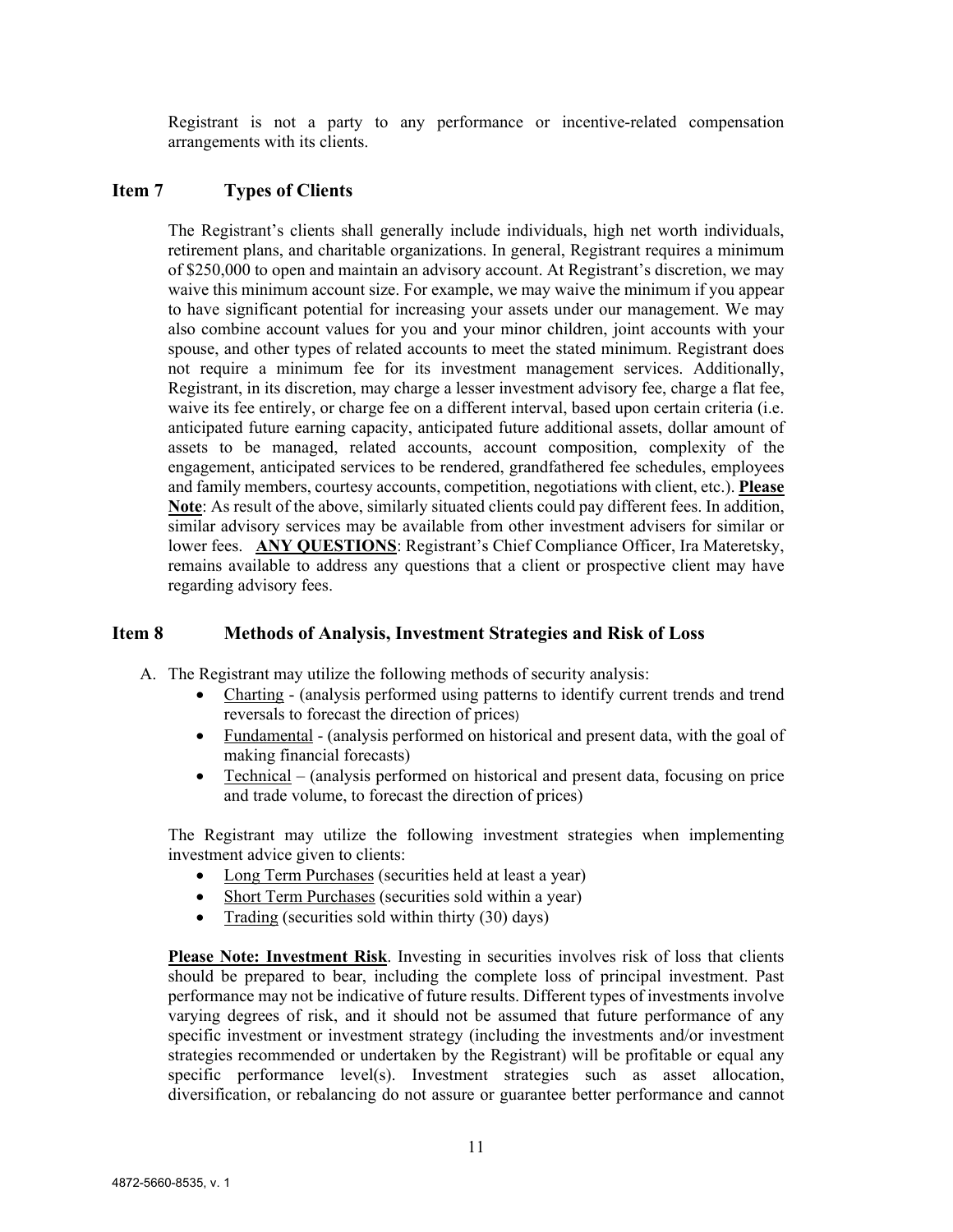eliminate the risk of investment losses. There is no guarantee that a portfolio employing these or any other strategy will outperform a portfolio that does not engage in such strategies. While asset values may increase and client account values could benefit as a result, it is also possible that asset values may decrease and client account values could suffer a loss.

B. The Registrant's methods of analysis and investment strategies do not present any significant or unusual risks.

However, every method of analysis has its own inherent risks. To perform an accurate market analysis the Registrant must have access to current/new market information. The Registrant has no control over the dissemination rate of market information; therefore, unbeknownst to the Registrant, certain analyses may be compiled with outdated market information, severely limiting the value of the Registrant's analysis. Furthermore, an accurate market analysis can only produce a forecast of the direction of market values. There can be no assurances that a forecasted change in market value will materialize into actionable and/or profitable investment opportunities.

The Registrant's primary investment strategies - Long Term Purchases, Short Term Purchases, and Trading - are fundamental investment strategies. However, every investment strategy has its own inherent risks and limitations. For example, longer term investment strategies require a longer investment time period to allow for the strategy to potentially develop. Shorter term investment strategies require a shorter investment time period to potentially develop but, as a result of more frequent trading, may incur higher transactional costs when compared to a longer term investment strategy. Trading, an investment strategy that requires the purchase and sale of securities within a thirty (30) day investment time period involves a very short investment time period but will incur higher transaction costs when compared to a short term investment strategy and substantially higher transaction costs than a longer term investment strategy.

C. Currently, the Registrant allocates client investment assets on a non-discretionary basis primarily among mutual funds and exchange traded funds in accordance with the client's designated investment objective(s). Each type of security has its own unique set of risks associated with it. The following provides a short description of some of the underlying risks associated with investing in these types of securities:

Market Risk. The price of a security may drop in reaction to tangible and intangible events and conditions. This type of risk may be caused by external factors (such as economic or political factors) but may also be incurred because of a security's specific underlying investments. Additionally, each security's price can fluctuate based on market movement, which may or may not be due to the security's operations or changes in its true value. For example, political, economic and social conditions may trigger market events which are temporarily negative, or temporarily positive.

Unsystematic Risk. Unsystematic risk is the company-specific or industry-specific risk in a portfolio that the investor bears. Unsystematic risk is typically addressed through diversification. However, as indicated above, diversification does not guarantee better performance and cannot eliminate the risk of investment losses.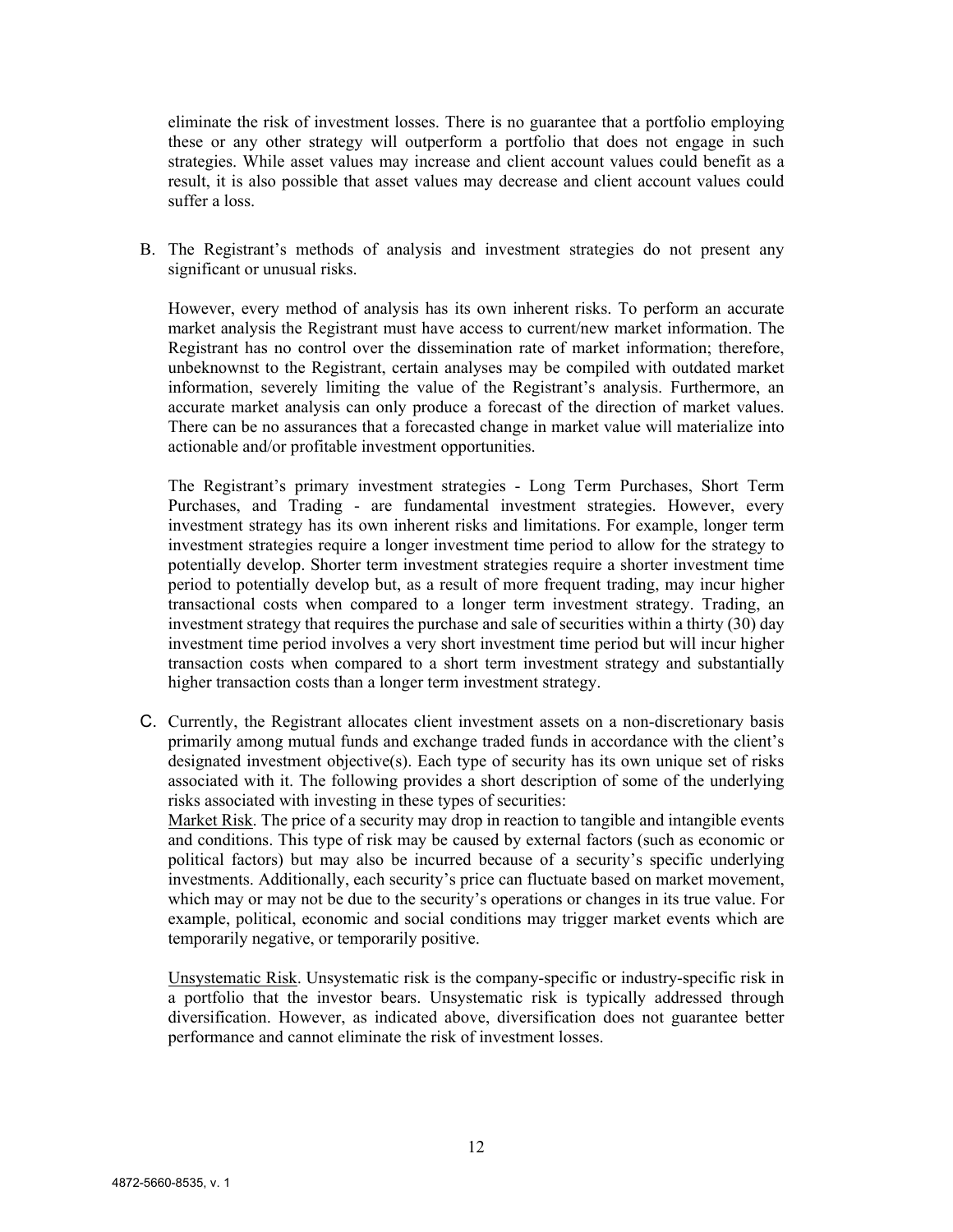Value Investment Risk. Value stocks may perform differently from the market as a whole and following a value-oriented investment strategy may cause a portfolio to underperform growth stocks.

Growth Investment Risk. Prices of growth stocks tend to be higher in relation to their companies' earnings and may be more sensitive to market, political and economic developments than other stocks, making their prices more volatile.

Small Company Risk. Securities of small companies are often less liquid than those of large companies and this could make it difficult to sell a small company security at a desired time or price. As a result, small company stocks may fluctuate relatively more in price. In general, small capitalization companies are more vulnerable than larger companies to adverse business or economic developments and they may have more limited resources.

Commodity Risk. The value of commodity-linked derivative instruments may be affected by changes in overall market movements, commodity index volatility, changes in interest rates, or factors affecting a particular industry or commodity, such as drought, floods, weather, livestock disease, embargoes, tariffs, and international economic, political, and regulatory developments.

Foreign Securities and Currencies Risk. Foreign securities prices may decline or fluctuate because of: (i) economic or political actions of foreign governments, and/or (ii) less regulated or liquid securities markets. Investors holding these securities are also exposed to foreign currency risk (the possibility that foreign currency will fluctuate in value against the U.S. dollar).

Interest Rate Risk. Fixed income securities and fixed income-based securities are subject to interest rate risk because the prices of fixed income securities tend to move in the opposite direction of interest rates. When interest rates rise, fixed income security prices tend to fall. When interest rates fall, fixed income security prices tend to rise. In general, fixed income securities with longer maturities are more sensitive to these price changes.

Inflation Risk. When any type of inflation is present, a dollar at present value will not carry the same purchasing power as a dollar in the future, because that purchasing power erodes at the rate of inflation.

Reinvestment Risk. Future proceeds from investments may have to be reinvested at a potentially lower rate of return (i.e. interest rate), which primarily relates to fixed income securities.

Credit Risk. The issuer of a security may be unable to make interest payments and/or repay principal when due. A downgrade to an issuer's credit rating or a perceived change in an issuer's financial strength may affect a security's value and impact performance. Credit risk is considered greater for fixed income securities with ratings below investment grade. Fixed income securities that are below investment grade involve higher credit risk and are considered speculative.

Call Risk. During periods of falling interest rates, a bond issuer will call or repay a higheryielding bond before its maturity date, forcing the investment to reinvest in bonds with lower interest rates than the original obligations.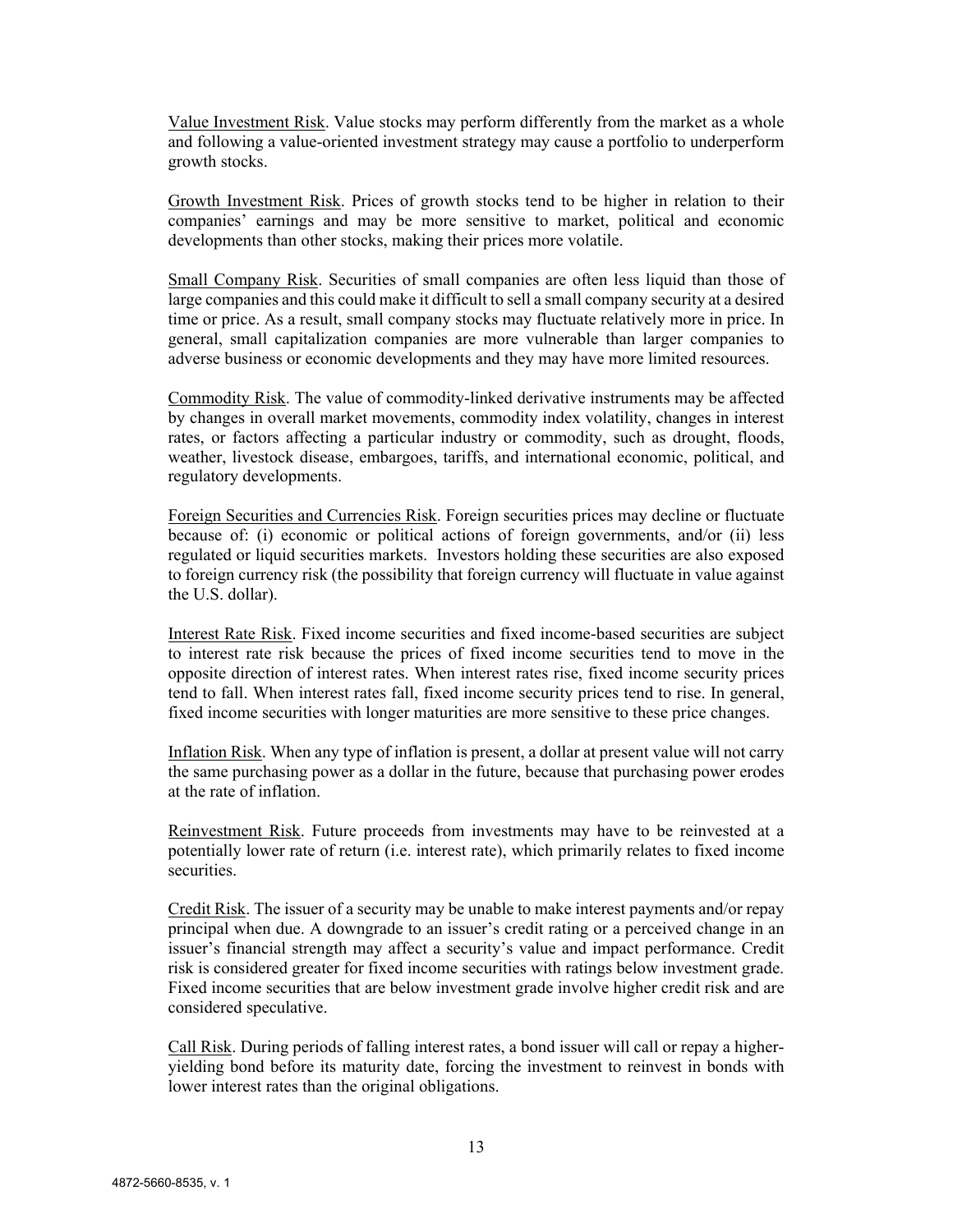Regulatory Risk. Changes in laws and regulations from any government can change the market value of companies subject to such regulations. Certain industries are more susceptible to government regulation. For example, changes in zoning, tax structure or laws may impact the return on investments.

Mutual Fund Risk. Mutual funds are operated by investment companies that raise money from shareholders and invests it in stocks, bonds, and/or other types of securities. Each fund will have a manager that trades the fund's investments in accordance with the fund's investment objective. Mutual funds charge a separate management fee for their services, so the returns on mutual funds are reduced by the costs to manage the funds. While mutual funds generally provide diversification, risks can be significantly increased if the fund is concentrated in a particular sector of the market. Mutual funds that are sold through brokers are called load funds, and those sold to investors directly from the fund companies are called no-load funds. Mutual funds come in many varieties. Some invest aggressively for capital appreciation, while others are conservative and are designed to generate income for shareholders. In addition, the client's overall portfolio may be affected by losses of an underlying fund and the level of risk arising from the investment practices of an underlying fund (such as the use of derivatives).

Exchange Traded Fund Risk. ETFs are marketable securities that are designed to track, before fees and expenses, the performance or returns of a relevant index, commodity, bonds or basket of assets, like an index fund. Unlike mutual funds, ETFs trade like common stock on a stock exchange. ETFs experience price changes throughout the day as they are bought and sold. In addition to the general risks of investing, there are specific risks to consider with respect to an investment in ETFs, including, but not limited to: (i) an ETF's shares may trade at a market price that is above or below its net asset value; (ii) the ETF may employ an investment strategy that utilizes high leverage ratios; or (iii) trading of an ETF's shares may be halted if the listing exchange's officials deem such action appropriate, the shares are de-listed from the exchange, or the activation of market-wide "circuit breakers" (which are tied to large decreases in stock prices) halts stock trading generally.

# <span id="page-13-0"></span>**Item 9 Disciplinary Information**

The Registrant has not been the subject of any material disciplinary actions.

#### <span id="page-13-1"></span>**Item 10 Other Financial Industry Activities and Affiliations**

- A. As disclosed above in item 5.E, certain of Registrant's representatives are registered representatives of *PCS*, a FINRA member broker-dealer.
- B. Neither the Registrant, nor its representatives, are registered or have an application pending to register, as a futures commission merchant, commodity pool operator, a commodity trading advisor, or a representative of the foregoing.
- C. **Registered Representatives of PCS**. As disclosed above in Item 5 E, certain of Registrant's representatives are registered representatives of *PCS* and may effect securities brokerage transactions on a fully disclosed commission basis.

**Licensed Insurance Agents**. Certain of Registrant's representatives, in their individual capacities, are licensed insurance agents and may recommend the purchase of certain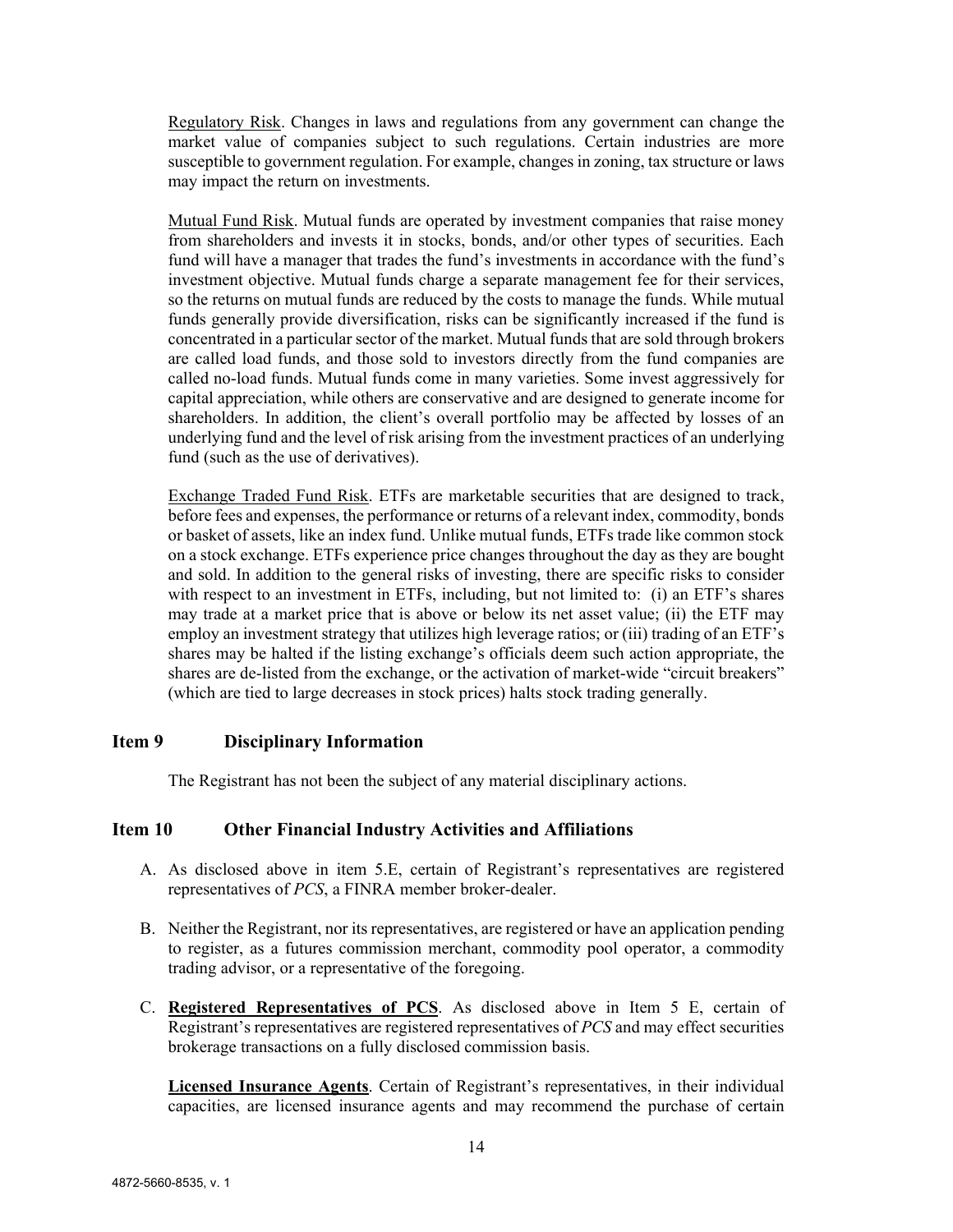insurance-related products on a commission basis. As referenced in Item 4 above, clients can engage certain of Registrant's representatives, in their individual capacities as licensed insurance agents, to effect insurance transactions on a commission basis.

**Conflict of Interest**: The recommendation by Registrant's representatives that a client purchase a securities or insurance commission product presents a *conflict of interest*, as the receipt of commissions may provide an incentive to recommend investment products based on commissions received, rather than on a particular client's need. No client is under any obligation to purchase any commission products from Registrant's representatives. Clients are reminded that they may purchase investment and/or insurance products recommended by Registrant and/or its representatives through other, non-affiliated registered representatives or insurance agents.

**Tax and Estate Planning Specialists, Inc.** Registrant's representative, Thomas B. Gau, is a certified public accountant and President of both Thomas B. Gau, CPA, CFP and Tax and Estate Planning Specialists, Inc., and may recommend his tax planning and/or accounting services to Registrant's clients. To the extent a client determines to engage Mr. Gau to provide tax preparation and/or accounting services, such services shall be provided by Mr. Gau in his individual capacity as a certified public accountant, independent of Registrant. Registrant will not receive any portion of fees charged by Mr. Gau for such services.

*Conflict of Interest*: The recommendation by Mr. Gau that a client elect the tax preparation and/or accounting services of Thomas B. Gau, CPA, CFP and/or Tax and Estate Planning Specialists, Inc. presents a conflict of interest, as the receipt of fees for tax preparation and/or accounting services may provide an incentive to recommend such services, rather than recommending such services based upon a particular client's needs. No client is under any obligation to utilize Thomas B. Gau, CPA, CFP nor Tax and Estate Planning Specialists, Inc. for tax preparation and/or accounting services. Clients are reminded that they may elect to obtain tax preparation and/or accounting services recommended by Registrant through other non-affiliated certified public accountants.

### **The Registrant's Chief Compliance Officer, Ira Materetsky, remains available to address any questions that a client or prospective may have regarding the above conflict of interest**.

D. The Registrant does not receive, directly or indirectly, compensation from investment advisors that it recommends or selects for its clients.

# <span id="page-14-0"></span>**Item 11 Code of Ethics, Participation or Interest in Client Transactions and Personal Trading**

A. The Registrant maintains an investment policy relative to personal securities transactions. This investment policy is part of Registrant's overall Code of Ethics, which serves to establish a standard of business conduct for all of Registrant's representatives that is based upon fundamental principles of openness, integrity, honesty and trust, a copy of which is available upon request.

In accordance with Section 204A of the Investment Advisers Act of 1940, the Registrant also maintains and enforces written policies reasonably designed to prevent the misuse of material non-public information by the Registrant or any person associated with the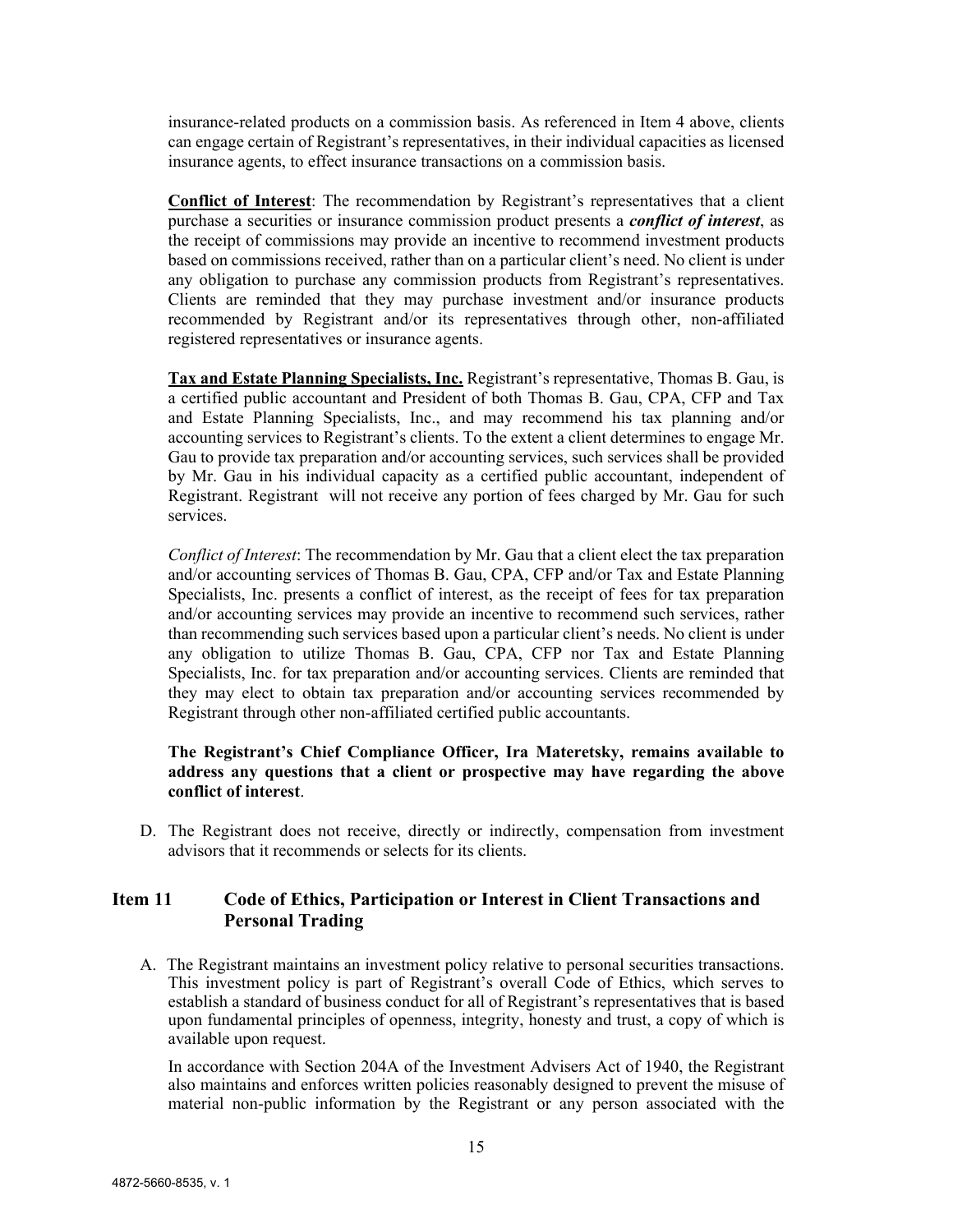Registrant.

- B. Neither the Registrant nor any related person of Registrant recommends, buys, or sells for client accounts, securities in which the Registrant or any related person of Registrant has a material financial interest.
- C. The Registrant and/or representatives of the Registrant *may* buy or sell securities that are also recommended to clients. This practice may create a situation where the Registrant and/or representatives of the Registrant are in a position to materially benefit from the sale or purchase of those securities. Therefore, this situation creates a potential conflict of interest. Practices such as "scalping" (i.e., a practice whereby the owner of shares of a security recommends that security for investment and then immediately sells it at a profit upon the rise in the market price which follows the recommendation) could take place if the Registrant did not have adequate policies in place to detect such activities. In addition, this requirement can help detect insider trading, "front-running" (i.e., personal trades executed prior to those of the Registrant's clients) and other potentially abusive practices.

The Registrant has a personal securities transaction policy in place to monitor the personal securities transactions and securities holdings of each of the Registrant's "Access Persons". The Registrant's securities transaction policy requires that Access Person of the Registrant must provide the Chief Compliance Officer or his/her designee with a written report of the their current securities holdings within ten (10) days after becoming an Access Person. Additionally, each Access Person must provide the Chief Compliance Officer or his/her designee with a written report of the Access Person's current securities holdings at least once each twelve (12) month period thereafter on a date the Registrant selects; provided, however that at any time that the Registrant has only one Access Person, he or she shall not be required to submit any securities report described above.

D. The Registrant and/or representatives of the Registrant *may* buy or sell securities, at or around the same time as those securities are recommended to clients. This practice creates a situation where the Registrant and/or representatives of the Registrant are in a position to materially benefit from the sale or purchase of those securities. Therefore, this situation creates a potential conflict of interest. As indicated above in Item 11.C, the Registrant has a personal securities transaction policy in place to monitor the personal securities transaction and securities holdings of each of Registrant's Access Persons.

# <span id="page-15-0"></span>**Item 12 Brokerage Practices**

A. In the event that the client requests that the Registrant recommend a brokerdealer/custodian for execution and/or custodial services (exclusive of those clients that may direct the Registrant to use a specific broker-dealer/custodian), Registrant generally recommends that investment management accounts be maintained at *Pershing*. Prior to engaging Registrant to provide investment management services, the client will be required to enter into a formal *Investment Advisory Agreement* with Registrant setting forth the terms and conditions under which Registrant shall manage the client's assets, and a separate custodial/clearing agreement with each designated broker-dealer/custodian.

Factors that the Registrant considers in recommending *Pershing* (or another brokerdealer/custodian, investment platform and/or mutual fund sponsor) include historical relationship with the Registrant, financial strength, reputation, execution capabilities, pricing, research, and service. To the extent that a transaction fee is payable, Registrant shall have a duty to obtain best execution for such transaction. However, that does not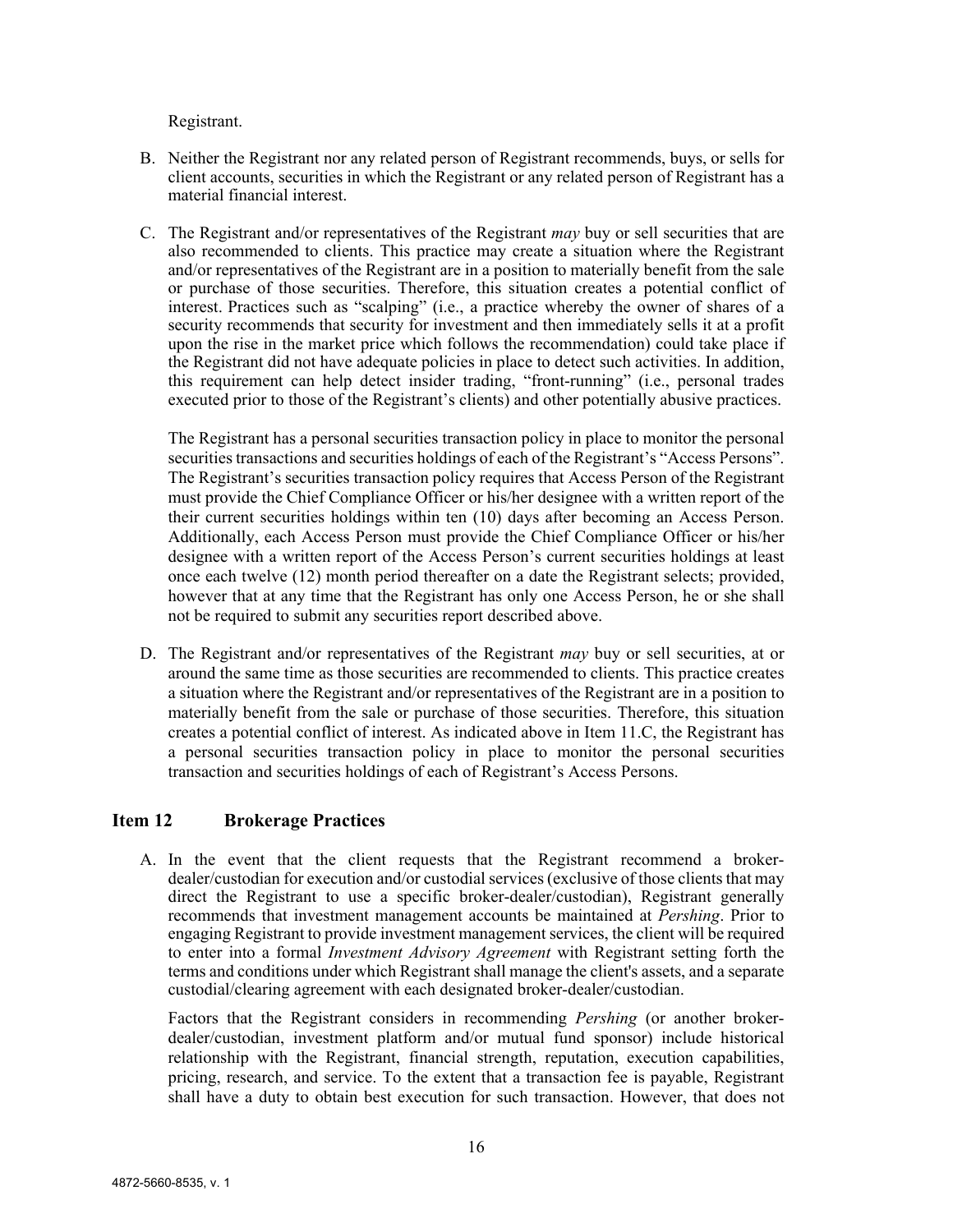mean that the client will not pay a transaction fee that is higher than another qualified broker-dealer might charge to effect the same transaction where Registrant determines, in good faith, that the transaction fee is reasonable. In seeking best execution, the determinative factor is not the lowest possible cost, but whether the transaction represents the best qualitative execution, taking into consideration the full range of a broker-dealer's services, including the value of research provided, execution capability, transaction rates, and responsiveness. . Accordingly, although Registrant will seek competitive rates, it may not necessarily obtain the lowest possible commission rates for client account transactions. In the event that a client is not in the Wrap-Fee Program, the brokerage commissions or transaction fees charged by the designated broker-dealer/custodian are exclusive of, and in addition to, Registrant's investment management fee. The Registrant's best execution responsibility is qualified if securities that it purchases for client accounts are mutual funds that trade at net asset value as determined at the daily market close.

1. Non-Soft Dollar Research and Benefits

Although not a material consideration when determining whether to recommend that a client utilize the services of a particular broker-dealer/custodian, Registrant may receive from *Pershing* (or may receive from another broker-dealer/custodian, investment platform and/or mutual fund sponsor) without cost (and/or at a discount) support services and/or products, certain of which assist the Registrant to better monitor and service client accounts maintained at such institutions. Included within the support services that can be obtained by the Registrant may be investment-related research, pricing information and market data, software and other technology that provide access to client account data, compliance and/or practice management-related publications, discounted or gratis consulting services, discounted and/or gratis attendance at conferences, meetings, and other educational and/or social events, marketing support, computer hardware and/or software and/or other products used by Registrant in furtherance of its investment advisory business operations.

Registrant's clients do not pay more for investment transactions effected and/or assets maintained at *Pershing* as a result of this arrangement. There is no corresponding commitment made by the Registrant to *Pershing* or any other entity to invest any specific amount or percentage of client assets in any specific mutual funds, securities or other investment products as a result of the above arrangement.

**The Registrant's Chief Compliance Officer, Ira Materetsky, remains available to address any questions that a client or prospective client may have regarding the above arrangement and the corresponding conflict of interest presented by such arrangement.** 

- 2. The Registrant does not receive referrals from broker-dealers.
- 3. **Directed Brokerage.** We generally recommend that our clients utilize the brokerage and custodial services provided by *Pershing*. We may accept directed brokerage arrangements (when a client requires that account transactions be effected through a specific broker-dealer). In such client directed arrangements, the client will negotiate terms and arrangements for their account with that broker-dealer, and we will not seek better execution services or prices from other broker-dealers or be able to "batch" the client's transactions for execution through other broker-dealers with orders for other accounts managed by us As a result, a client may pay higher commissions or other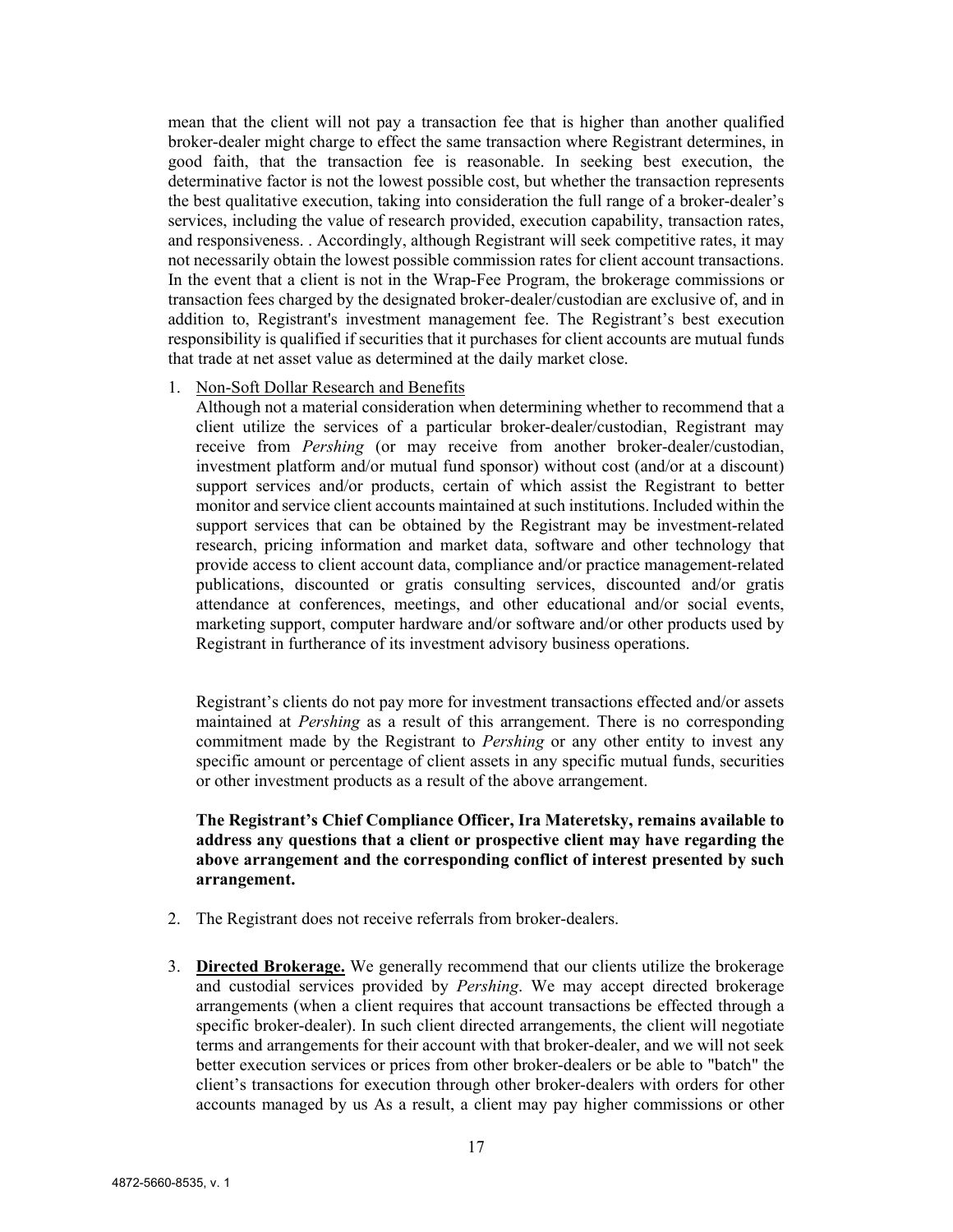transaction costs or greater spreads, or receive less favorable net prices, on transactions for the account than would otherwise be the case. **Please Note**: In the event that the client directs us to effect securities transactions for the client's accounts through a specific broker-dealer, the client correspondingly acknowledges that such direction may cause the accounts to incur higher commissions or transaction costs than the accounts would otherwise incur had the client determined to effect account transactions through alternative clearing arrangements that we recommend. Higher transaction costs adversely impact account performance. **Please Also Note**: Transactions for directed accounts will generally be executed following the execution of portfolio transactions for non-directed accounts.

B. **Order Aggregation**. Transactions for each client account generally will be effected independently unless we decide to purchase or sell the same securities for several clients at approximately the same time. We may (but is not obligated to) combine or "bunch" such orders to obtain best execution, to negotiate more favorable commission rates or to allocate equitably among our clients differences in prices and commissions or other transaction costs that might have been obtained had such orders been placed independently. Under this procedure, transactions will be averaged as to price and will be allocated among clients in proportion to the purchase and sale orders placed for each client account on any given day. We shall not receive any additional compensation or remuneration as a result of such aggregation.

# <span id="page-17-0"></span>**Item 13 Review of Accounts**

- A. For those clients to whom Registrant provides investment supervisory services, account reviews are conducted on an ongoing basis by the Registrant's Principal and/or representatives. All investment supervisory clients are advised that it remains their responsibility to advise the Registrant of any changes in their investment objectives and/or financial situation. All clients (in person or via telephone) are encouraged to review financial planning issues (to the extent applicable), investment objectives and account performance with the Registrant on an annual basis.
- B. The Registrant *may* conduct account reviews on an other than periodic basis upon the occurrence of a triggering event, such as a change in client investment objectives and/or financial situation, market corrections and client request.
- C. Clients are provided, at least quarterly, with written transaction confirmation notices and regular written summary account statements directly from the broker-dealer/custodian and/or program sponsor for the client accounts. The Registrant may also provide a written periodic report summarizing account activity and performance.

#### <span id="page-17-1"></span>**Item 14 Client Referrals and Other Compensation**

A. As referenced in Item 12 above*,* we can receive from *Pershing,* without cost (and/or at a discount), support services and/or products. Our clients do not pay more for investment transactions effected and/or assets maintained at *Pershing* as result of this arrangement. There is no corresponding commitment made by us to *Pershing* or any other entity to invest any specific amount or percentage of client assets in any specific mutual funds, securities or other investment products as a result of the above arrangements. **The Registrant's Chief Compliance Officer, Ira Materetsky, remains available to address any questions that**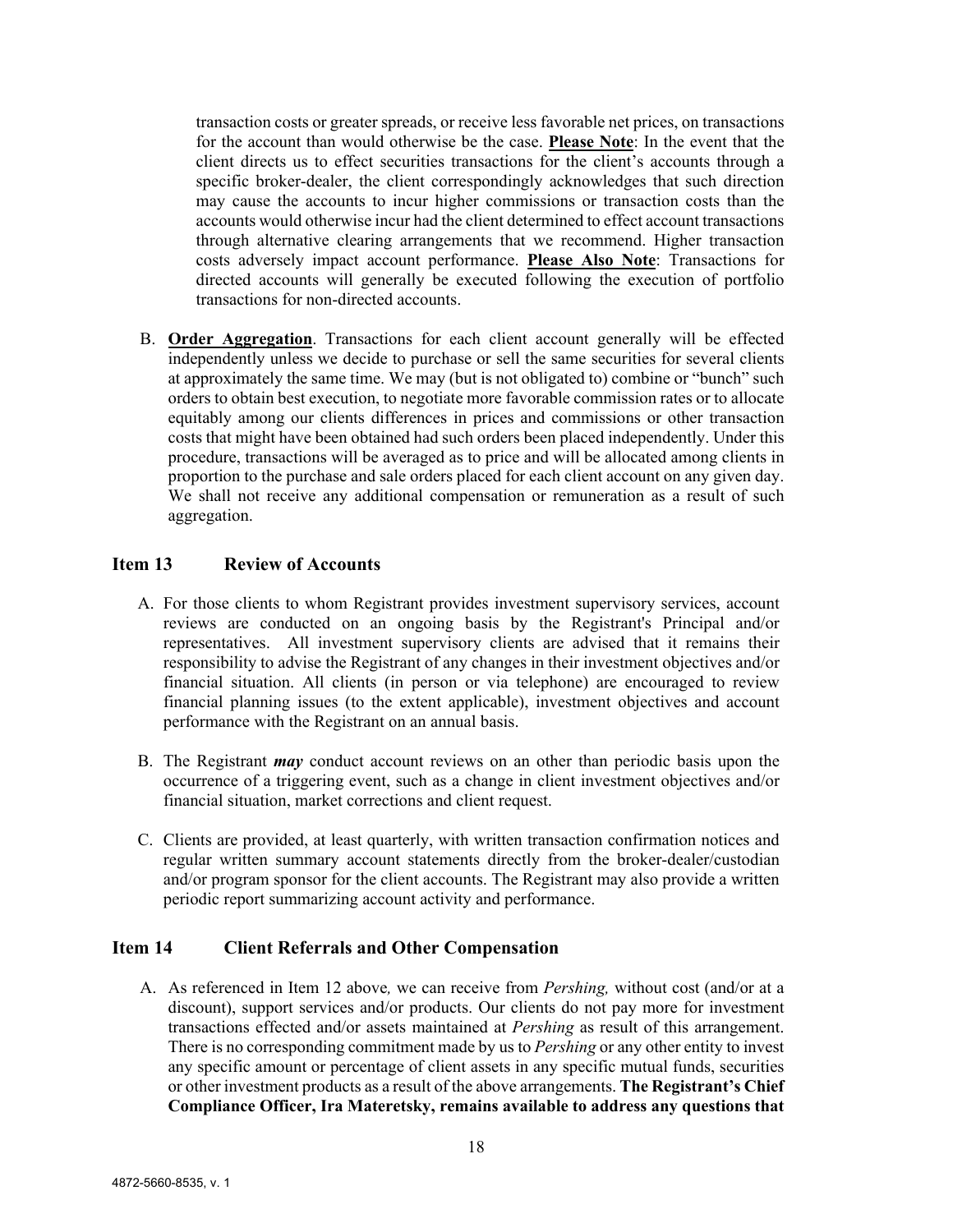#### **a client or prospective client may have regarding the above arrangement and the corresponding conflict of interest presented by such arrangement.**

B. Registrant does not maintain solicitor arrangements/pay referral fee compensation to nonemployees for new client introductions.

### <span id="page-18-0"></span>**Item 15 Custody**

Registrant shall have the ability to deduct its advisory fee from the client's custodial account. Clients are provided with written transaction confirmation notices, and a written summary account statement directly from the custodian (i.e., *Pershing*) at least quarterly. **Please Note:** To the extent that the Registrant provides clients with periodic account statements or reports, the client is urged to compare any statement or report provided by the Registrant with the account statements received from the account custodian. **Please Also Note:** The account custodian does not verify the accuracy of Registrant's advisory fee calculation.

The Registrant can provide other services on behalf of its clients that require disclosure at ADV Part 1, Item 9 (currently no such disclosure is required). In particular, a client may sign asset transfer authorizations that permits the qualified custodian to rely upon instructions from the Registrant to transfer client funds to "third parties." In the event that the Registrant was to maintain any such arrangements, it would seek to rely on the guidance provided in the SEC Staff's February 21, 2017 Investment Adviser Association No-Action Letter so that no such affected accounts would be subject to an annual surprise CPA examination.

#### <span id="page-18-1"></span>**Item 16 Investment Discretion**

Registrant does not accept discretionary authority to manage securities accounts on behalf of clients.

#### <span id="page-18-2"></span>**Item 17 Voting Client Securities**

- A. The Registrant does not vote client proxies. Clients maintain exclusive responsibility for: (1) directing the manner in which proxies solicited by issuers of securities owned by the client shall be voted, and (2) making all elections relative to any mergers, acquisitions, tender offers, bankruptcy proceedings or other type events pertaining to the client's investment assets.
- B. Clients will receive their proxies or other solicitations directly from their custodian. Clients may contact the Registrant to discuss any questions they may have with a particular solicitation.

### <span id="page-18-3"></span>**Item 18 Financial Information**

A. The Registrant does not solicit fees of more than \$1,200, per client, six months or more in advance.